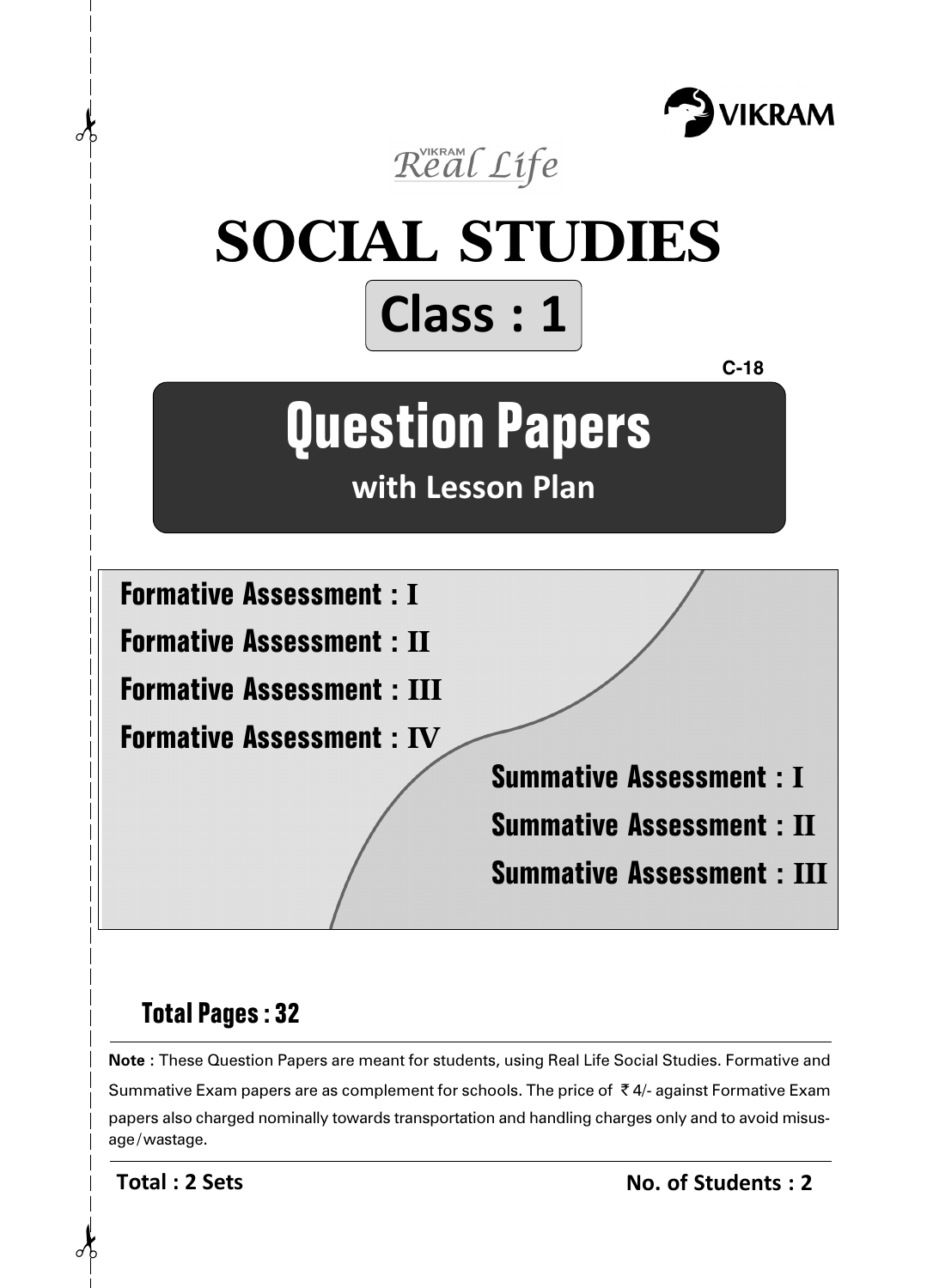|            | <b>LESSON PLAN</b><br><b>CLASS: 1</b> |                                 |  |  |  |  |  |  |
|------------|---------------------------------------|---------------------------------|--|--|--|--|--|--|
|            |                                       | <b>Real Life Social Studies</b> |  |  |  |  |  |  |
|            | <b>Months</b>                         | <b>Lessons</b>                  |  |  |  |  |  |  |
| $FA - I$   | $June - July$                         | Lessons: 1 - 3                  |  |  |  |  |  |  |
| $FA - II$  | August                                | Lesson: $4 - 6$                 |  |  |  |  |  |  |
| $SA - I$   | September                             | Lessons: $1 - 7$                |  |  |  |  |  |  |
| $FA - III$ | October – November                    | Lesson: 8 - 11                  |  |  |  |  |  |  |
| $SA - II$  | December                              | Lessons: 1 - 15                 |  |  |  |  |  |  |
| $FA - IV$  | January - February                    | Lesson: 16 - 17                 |  |  |  |  |  |  |
|            | March                                 | Revision                        |  |  |  |  |  |  |
| $SA - III$ | April                                 | Lessons: $1 - 20$               |  |  |  |  |  |  |
|            |                                       |                                 |  |  |  |  |  |  |
|            |                                       |                                 |  |  |  |  |  |  |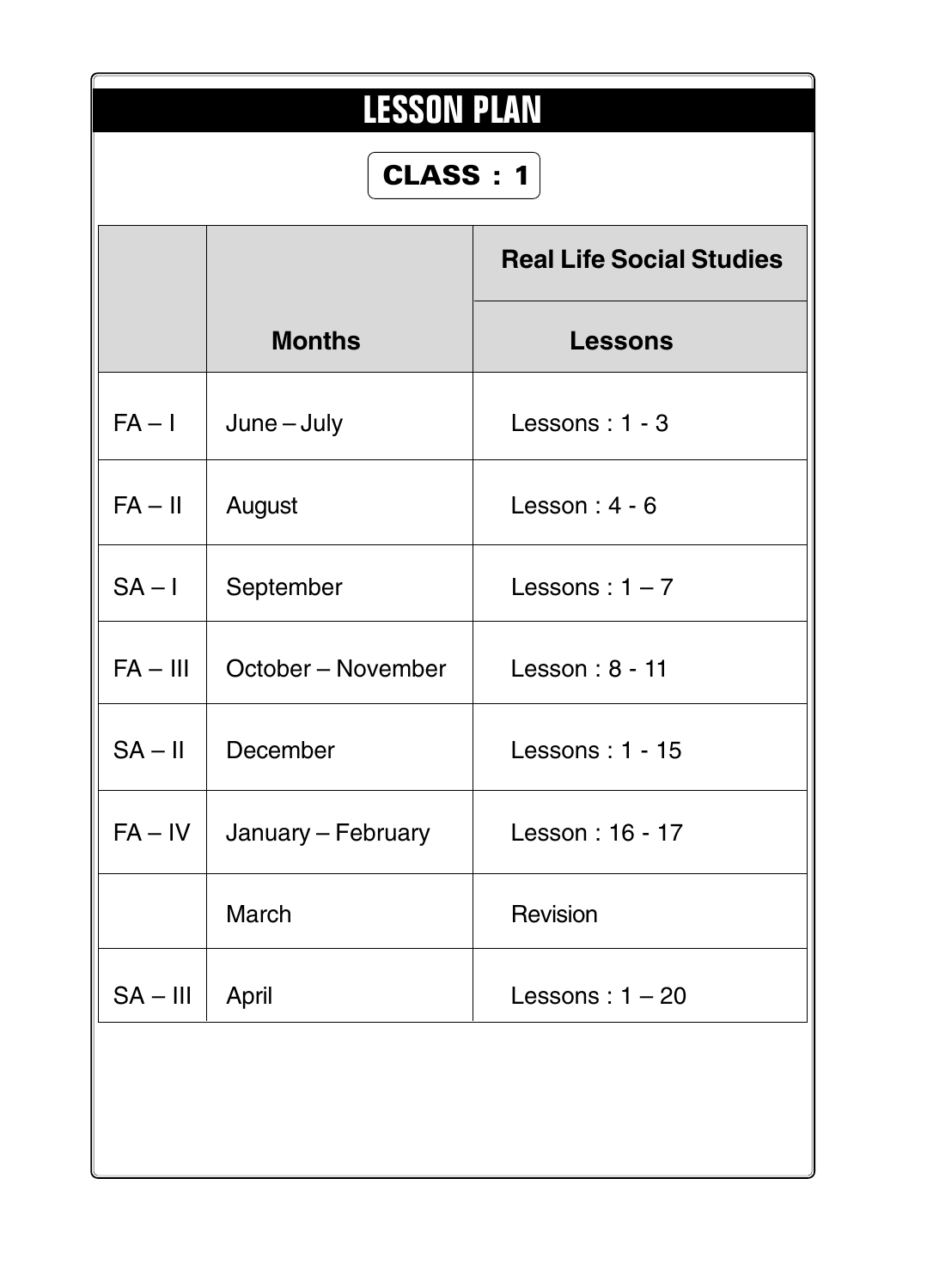|      | <b>Real Life</b><br><b>Social Studies</b><br><b>Text Book</b> | $C - 18$                                           |               | <b>FORMATIVE ASSESSMENT - I</b>                                                       |                     |
|------|---------------------------------------------------------------|----------------------------------------------------|---------------|---------------------------------------------------------------------------------------|---------------------|
|      | Syllabus:<br>(1 to 3 Lessons)                                 |                                                    |               | <b>Class - I: Vikram Real Life Social Studies</b>                                     | 25                  |
|      | (Pg. No.s: $5 - 21$ )                                         | Time: 1 Hour]                                      |               | [Max. Marks: 25                                                                       |                     |
|      | <b>Name:</b>                                                  |                                                    | <b>Class:</b> | <b>Section:</b>                                                                       | <b>Roll No.</b>     |
|      |                                                               | I. Answer the following questions.                 |               |                                                                                       | $(5 \times 2 = 10)$ |
|      |                                                               | 1. Can we live without eating food?                |               |                                                                                       |                     |
|      |                                                               |                                                    |               |                                                                                       |                     |
|      |                                                               |                                                    |               |                                                                                       |                     |
|      | 2. Why do we wear clothes?                                    |                                                    |               |                                                                                       |                     |
| Ans. |                                                               |                                                    |               |                                                                                       |                     |
|      |                                                               |                                                    |               |                                                                                       |                     |
|      | 3. Where do animals live?                                     |                                                    |               |                                                                                       |                     |
|      | Ans.                                                          |                                                    |               |                                                                                       |                     |
|      |                                                               |                                                    |               |                                                                                       |                     |
|      |                                                               | 4. What type of clothes should we wear in winter?  |               |                                                                                       |                     |
| А    |                                                               |                                                    |               |                                                                                       |                     |
|      |                                                               |                                                    |               |                                                                                       |                     |
|      |                                                               |                                                    |               |                                                                                       |                     |
|      |                                                               | 5. Can we live without eating food?                |               |                                                                                       |                     |
|      |                                                               |                                                    |               |                                                                                       |                     |
|      |                                                               |                                                    |               |                                                                                       |                     |
|      |                                                               | II. Fill in the blanks with right words.           |               |                                                                                       | $(5 \times 1 = 5)$  |
|      |                                                               |                                                    |               | bed room, clean, dirty, different, flesh.                                             |                     |
|      |                                                               | 1. We sleep in the __________________.             |               |                                                                                       |                     |
|      |                                                               |                                                    |               | 2. In our country people wear ________________ types of clothes in different regions. |                     |
|      | 3. Lion eats ________________.                                |                                                    |               |                                                                                       |                     |
|      |                                                               | 4. _____________________ clothes spoil our health. |               |                                                                                       |                     |
|      |                                                               | 5. We must keep our house _______________.         |               |                                                                                       |                     |
|      |                                                               |                                                    |               |                                                                                       |                     |
|      | RL + Class - 1+ Social Studies                                |                                                    | 1             |                                                                                       | $FA - I$            |

 $\mathbf I$  $\mathbf{I}$  $\frac{1}{1}$ 

 $\frac{1}{1}$   $\frac{1}{1}$   $\frac{1}{1}$   $\frac{1}{1}$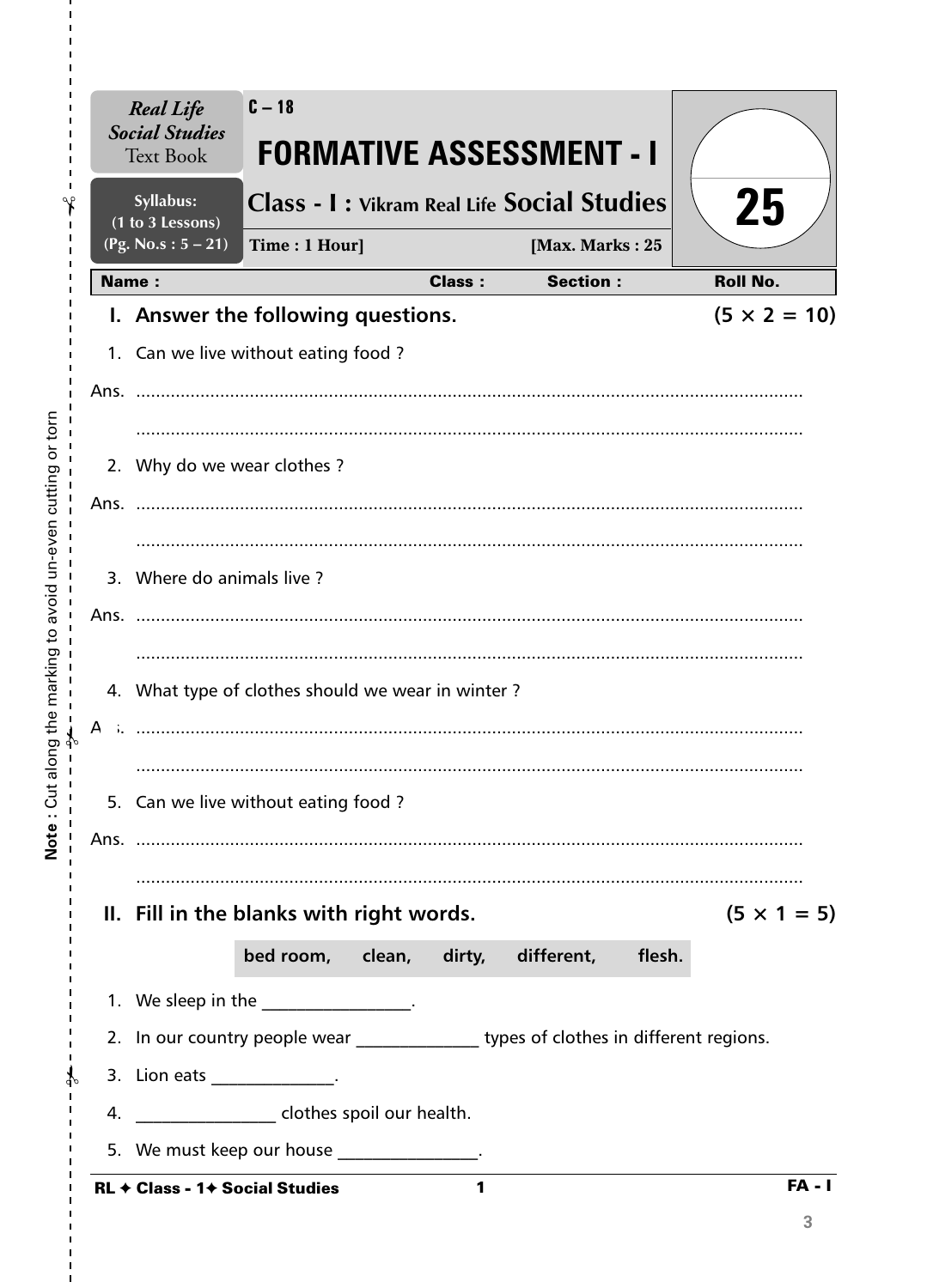**III.** Write 'Yes' or 'No' in the boxes.  $(6 \times 1 = 6)$ 1. Elephant lives in water. 2. Rats live in kennels. 3. We should wear clean clothes. 4. Meat is a vegetarian food. 5. Clothes do not protect us from heat. 6. Horses live in stables.

# **IV.** Lead the following animals into their shelters.  $(4 \times 1 = 4)$

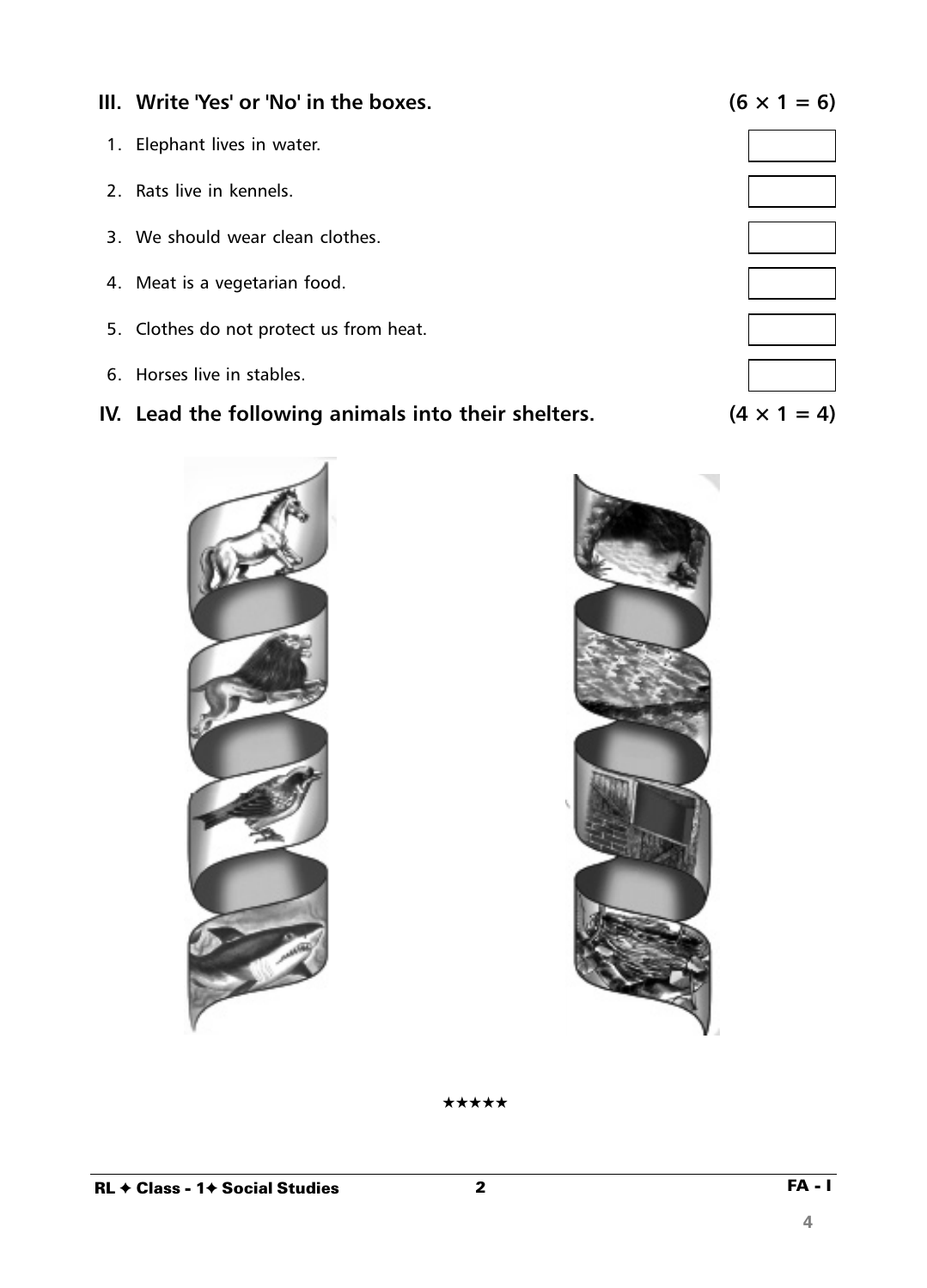|       | <b>Real Life</b><br><b>Social Studies</b><br><b>Text Book</b>  | $C - 18$                                      |               | <b>FORMATIVE ASSESSMENT - II</b>                  |         |                     |
|-------|----------------------------------------------------------------|-----------------------------------------------|---------------|---------------------------------------------------|---------|---------------------|
|       | Syllabus:<br>(4 to 6 Lessons)                                  |                                               |               | <b>Class - I: Vikram Real Life Social Studies</b> |         | 25                  |
|       | $(Pg. No.s: 22 - 31)$                                          | Time: 1 Hour]                                 |               | [Max. Marks: 25                                   |         |                     |
| Name: |                                                                |                                               | <b>Class:</b> | <b>Section:</b>                                   |         | <b>Roll No.</b>     |
|       | I. Answer the following questions.                             |                                               |               |                                                   |         | $(5 \times 2 = 10)$ |
|       | 1. Name two things that children can do to help their parents. |                                               |               |                                                   |         |                     |
|       |                                                                |                                               |               |                                                   |         |                     |
|       |                                                                |                                               |               |                                                   |         |                     |
|       | 2. Why should children help their parents ?                    |                                               |               |                                                   |         |                     |
|       |                                                                |                                               |               |                                                   |         |                     |
|       |                                                                |                                               |               |                                                   |         |                     |
|       | 3. Is a joint family big or small?                             |                                               |               |                                                   |         |                     |
|       |                                                                |                                               |               |                                                   |         |                     |
|       |                                                                |                                               |               |                                                   |         |                     |
|       | 4. Who buys books and clothes for you?                         |                                               |               |                                                   |         |                     |
| А     |                                                                |                                               |               |                                                   |         |                     |
|       |                                                                |                                               |               |                                                   |         |                     |
|       | 5. Who are parents?                                            |                                               |               |                                                   |         |                     |
|       |                                                                |                                               |               |                                                   |         |                     |
|       |                                                                |                                               |               |                                                   |         |                     |
|       | II. Fill in the blanks with right words.                       |                                               |               |                                                   |         | $(5 \times 1 = 5)$  |
|       |                                                                | joint, respect, quarrel, interesting stories, |               |                                                   | father. |                     |
|       | 1. Ashok's family is a ________________________ family.        |                                               |               |                                                   |         |                     |
|       | 2. _____________ is the head of the family.                    |                                               |               |                                                   |         |                     |
|       | 3. Children should not _____________ with one another.         |                                               |               |                                                   |         |                     |
|       | 4. Children can _______________their parents.                  |                                               |               |                                                   |         |                     |
|       | 5. Grandparents tell ______________.                           |                                               |               |                                                   |         |                     |
|       | <b>RL + Class - 1+ Social Studies</b>                          |                                               | 1             |                                                   |         | $FA - II$           |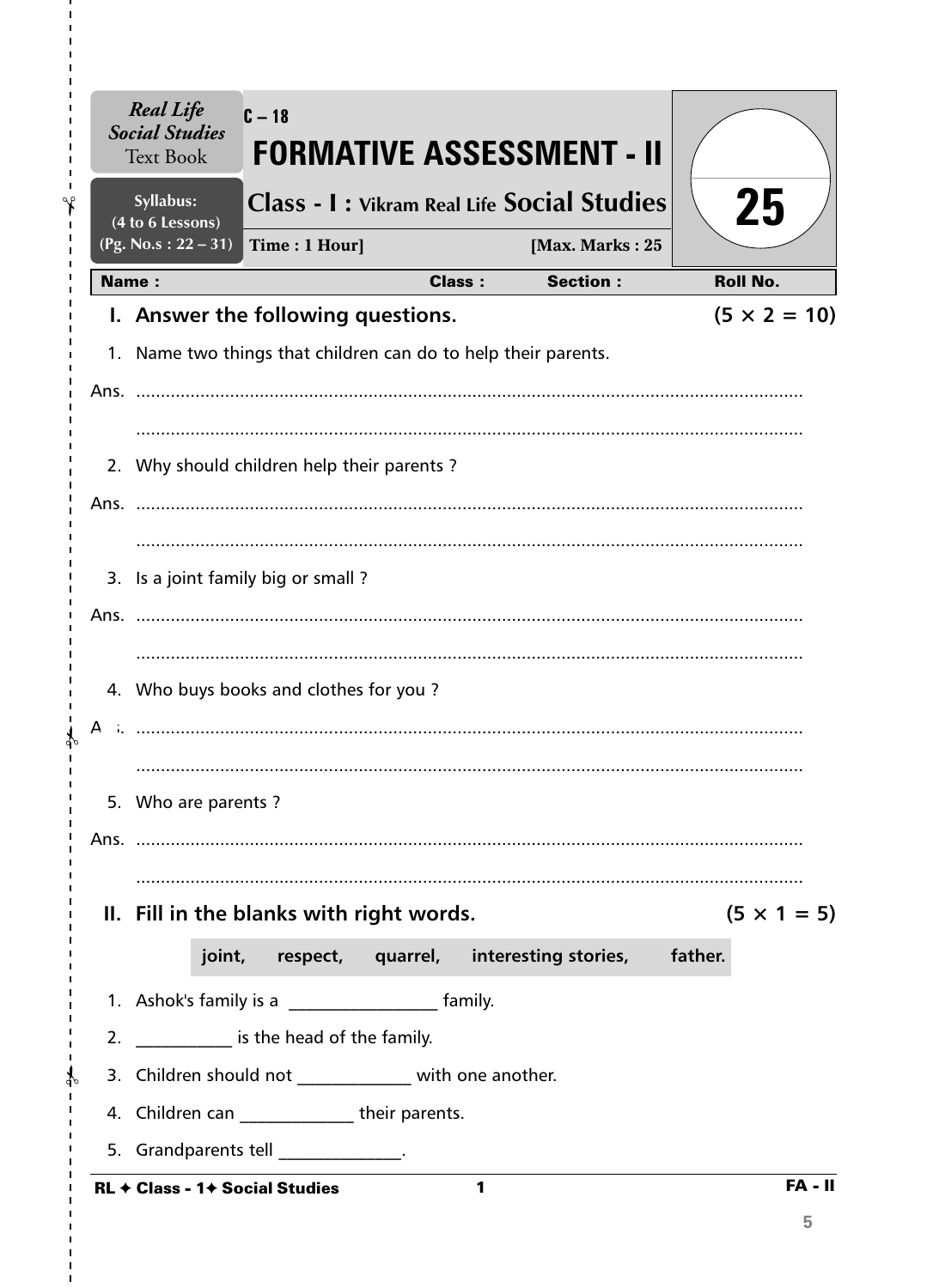# **III.** Write 'Yes' or 'No' in the boxes.  $(6 \times 1 = 6)$

- 1. Father is the head of the family.
- 2. All mothers stay at home.
- 3. All fathers work in offices.
- 4. A big family is a happy family.
- 5. A joint family is a happy family.
- 6. Children should not throw toys, books, etc., in house.

# **IV.** Match the following.  $(4 \times 1 = 4)$

1. Son

2. Daughter

3. Father

4. Mother



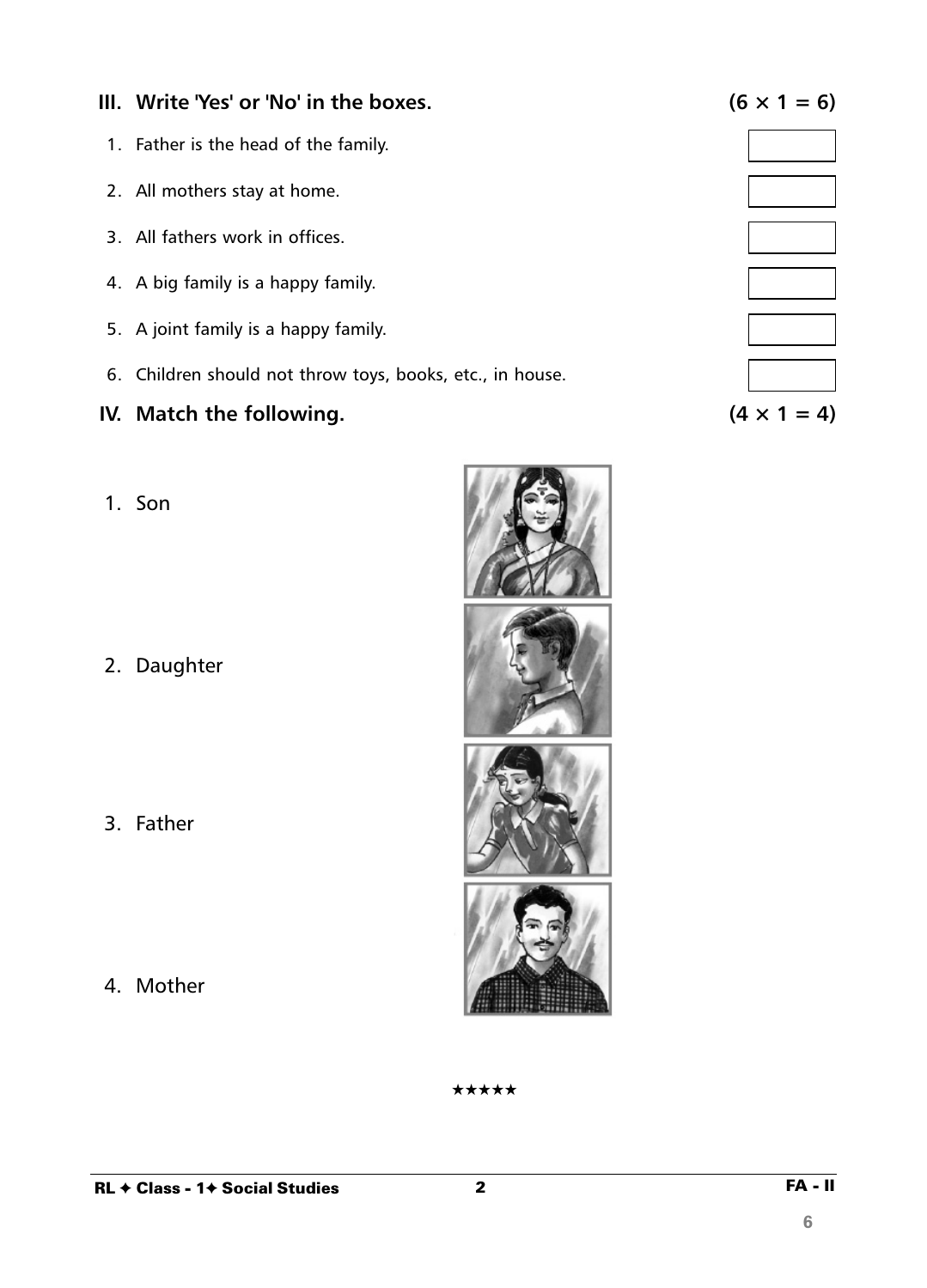| <b>Real Life</b><br><b>Social Studies</b><br><b>Text Book</b> | $C - 18$<br><b>FORMATIVE ASSESSMENT - III</b>                     |               |                 |                     |
|---------------------------------------------------------------|-------------------------------------------------------------------|---------------|-----------------|---------------------|
| Syllabus:<br>(8 to 11 Lessons)                                | <b>Class - I : Vikram Real Life Social Studies</b>                |               |                 | 25                  |
| (Pg. No.s: $37 - 52$ )                                        | Time: 1 Hour]                                                     |               | [Max. Marks: 25 |                     |
| <b>Name:</b>                                                  |                                                                   | <b>Class:</b> | <b>Section:</b> | <b>Roll No.</b>     |
|                                                               | I. Answer the following questions.                                |               |                 | $(5 \times 2 = 10)$ |
|                                                               | 1. What should the students do when the teacher enters the class? |               |                 |                     |
|                                                               |                                                                   |               |                 |                     |
|                                                               |                                                                   |               |                 |                     |
|                                                               | 2. What do you say when somebody helps you?                       |               |                 |                     |
|                                                               |                                                                   |               |                 |                     |
|                                                               |                                                                   |               |                 |                     |
|                                                               | 3. At what time do you leave the school?                          |               |                 |                     |
|                                                               |                                                                   |               |                 |                     |
|                                                               |                                                                   |               |                 |                     |
|                                                               | For how many days in Pongal celebrated in our state?              |               |                 |                     |
|                                                               |                                                                   |               |                 |                     |
|                                                               |                                                                   |               |                 |                     |
|                                                               | 5. At what time do you go to school?                              |               |                 |                     |
|                                                               |                                                                   |               |                 |                     |
|                                                               |                                                                   |               |                 |                     |
|                                                               | II. Write the missing letters.                                    |               |                 | $(4 \times 1 = 4)$  |
|                                                               | 1. Our school is a $e$ e ple of learning.                         |               |                 |                     |
|                                                               | 2. Our school begins with $p_$ a $p$ er.                          |               |                 |                     |
|                                                               | 3. The rinc p I is the head of the school.                        |               |                 |                     |
|                                                               | 4. Our school has a big b ___ i ___ ding.                         |               |                 |                     |
| <b>RL ← Class - 1← Social Studies</b>                         |                                                                   | 1             |                 | <b>FA - III</b>     |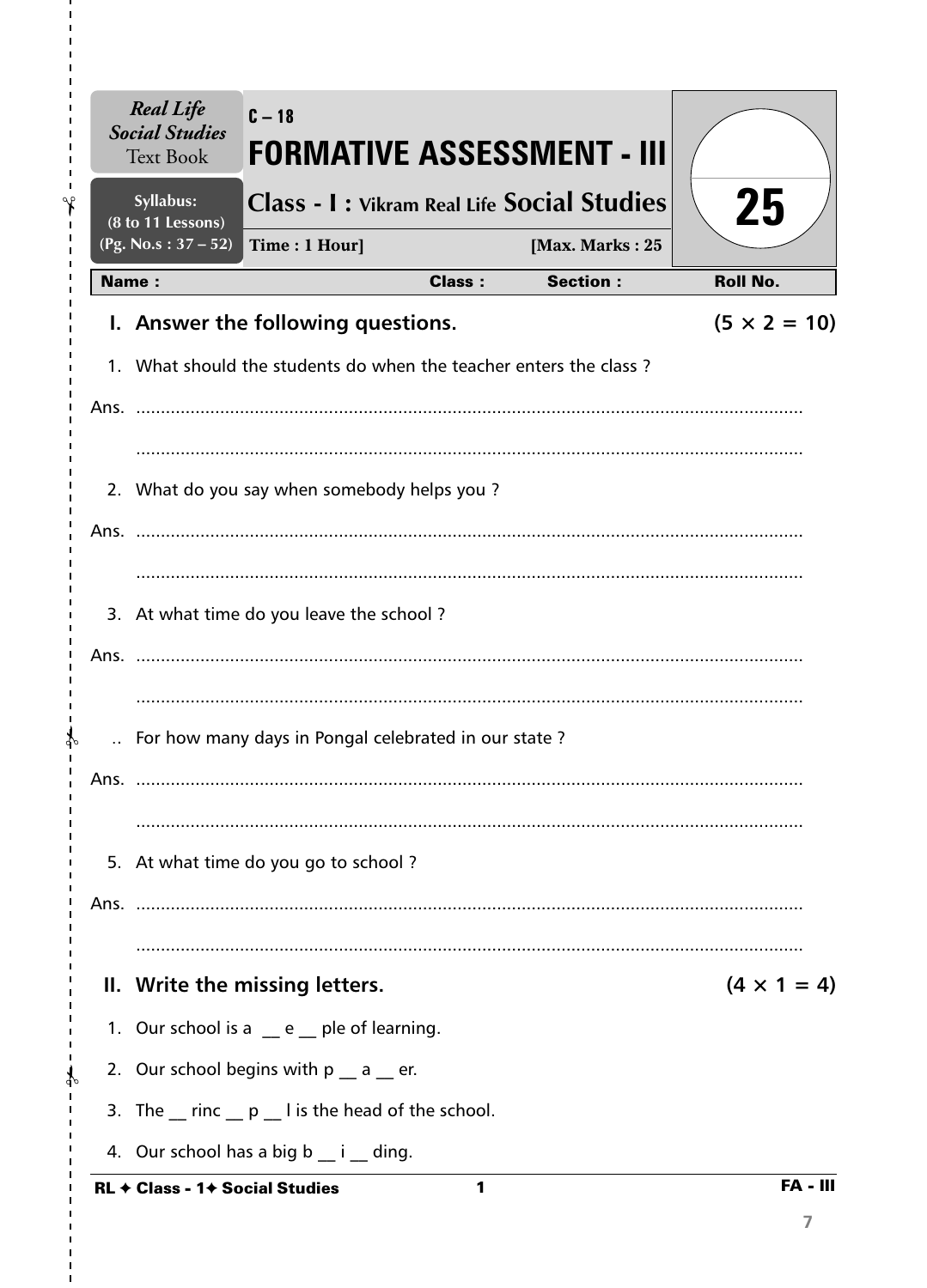

6. Christmas comes on \_\_\_\_\_\_\_\_\_\_ December.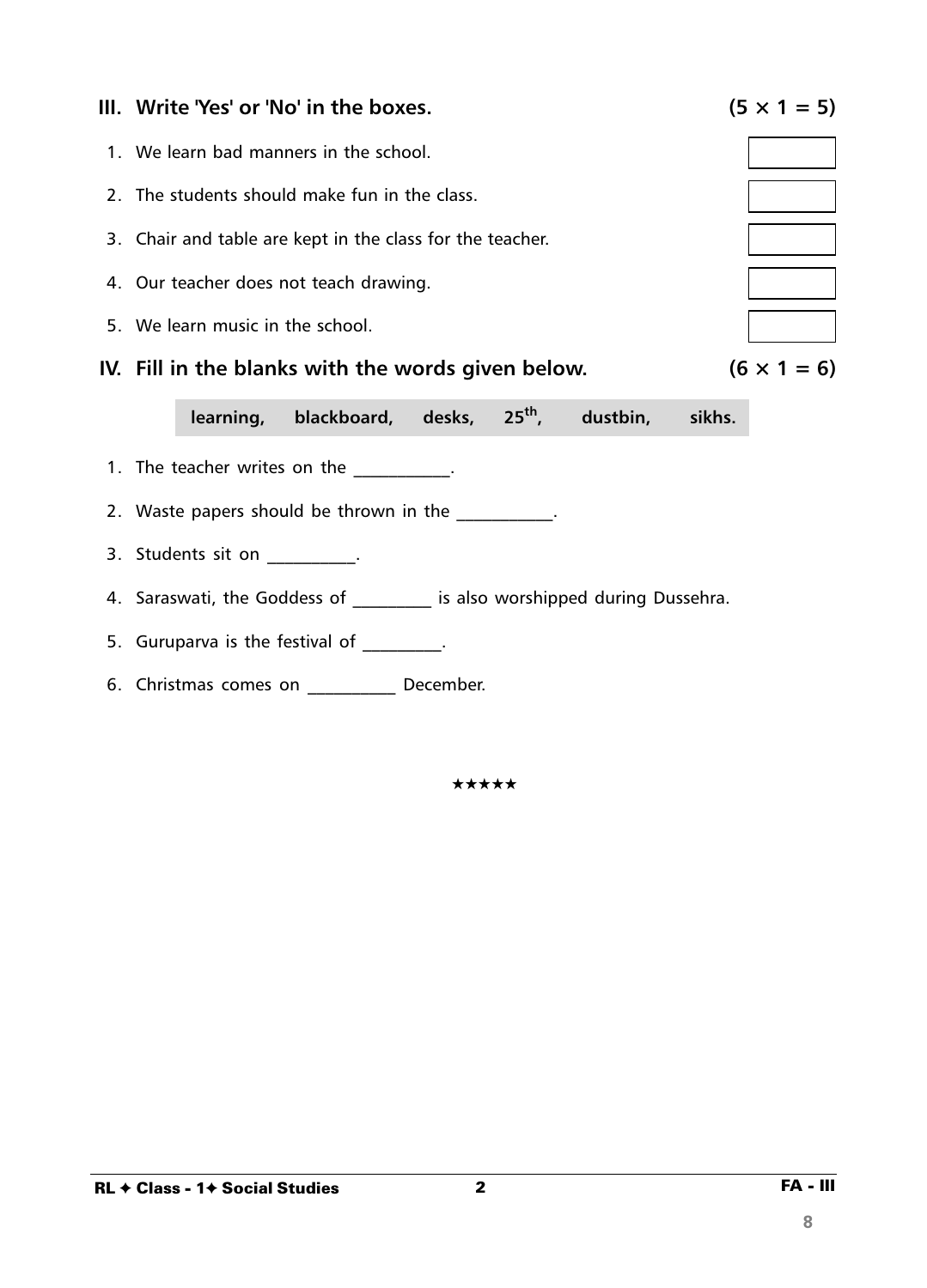| <b>Real Life</b><br><b>Social Studies</b><br><b>Text Book</b>      | $C - 18$      | <b>FORMATIVE ASSESSMENT - IV</b>                  |               |                 |                     |
|--------------------------------------------------------------------|---------------|---------------------------------------------------|---------------|-----------------|---------------------|
| Syllabus:<br>(16 to 17 Lessons)                                    |               | <b>Class - I: Vikram Real Life Social Studies</b> |               |                 | 25                  |
| (Pg. No.s: $67 - 72$ )                                             | Time: 1 Hour] |                                                   |               | [Max. Marks: 25 |                     |
| <b>Name:</b>                                                       |               |                                                   | <b>Class:</b> | <b>Section:</b> | <b>Roll No.</b>     |
| I. Answer the following questions.                                 |               |                                                   |               |                 | $(5 \times 2 = 10)$ |
| 1. Was the early man civilized?                                    |               |                                                   |               |                 |                     |
|                                                                    |               |                                                   |               |                 |                     |
|                                                                    |               |                                                   |               |                 |                     |
| 2. How was fire discovered?                                        |               |                                                   |               |                 |                     |
|                                                                    |               |                                                   |               |                 |                     |
|                                                                    |               |                                                   |               |                 |                     |
| 3. Where did the early man live?                                   |               |                                                   |               |                 |                     |
|                                                                    |               |                                                   |               |                 |                     |
|                                                                    |               |                                                   |               |                 |                     |
| 4. What did the early man eat?                                     |               |                                                   |               |                 |                     |
| Ans.                                                               |               |                                                   |               |                 |                     |
|                                                                    |               |                                                   |               |                 |                     |
| 5. Which animals did the early man tame?                           |               |                                                   |               |                 |                     |
|                                                                    |               |                                                   |               |                 |                     |
|                                                                    |               |                                                   |               |                 |                     |
| II. Fill in the blanks with right words.                           |               |                                                   |               |                 | $(4 \times 1 = 4)$  |
|                                                                    |               | fire, scare, stones,                              |               | raw.            |                     |
| 1. Early man ate ________________________ flesh.                   |               |                                                   |               |                 |                     |
| 2. Now was used the early man to make tools.                       |               |                                                   |               |                 |                     |
| 3. Discovery of ____________ helped man to cook food.              |               |                                                   |               |                 |                     |
| 4. Early man used fire to _________________ away the wild animals. |               |                                                   |               |                 |                     |
| <b>RL + Class - 1+ Social Studies</b>                              |               |                                                   | 1             |                 | FA-IV               |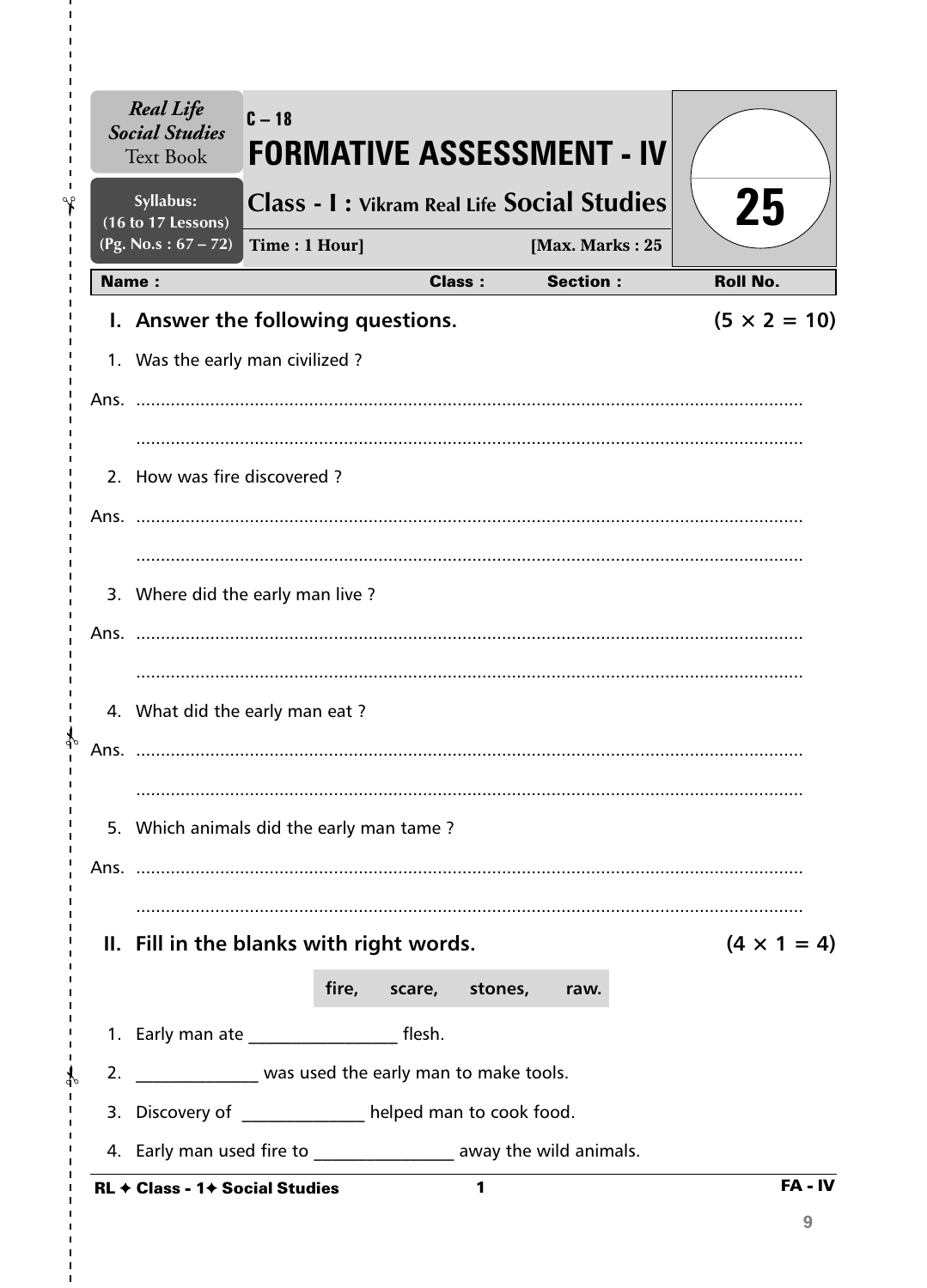# **III.** Write 'Yes' or 'No' in the boxes.  $(5 \times 1 = 5)$

- 1. Tiger was tamed by early man.
- 2. Discovery of fire did not bring about much progress.
- 3. Man cultivated lands from the beginning.
- 4. Man became civilized quickly.
- 5. Early man had to go for hunting for food.
- **IV.** Match the following.  $(6 \times 1 = 6)$















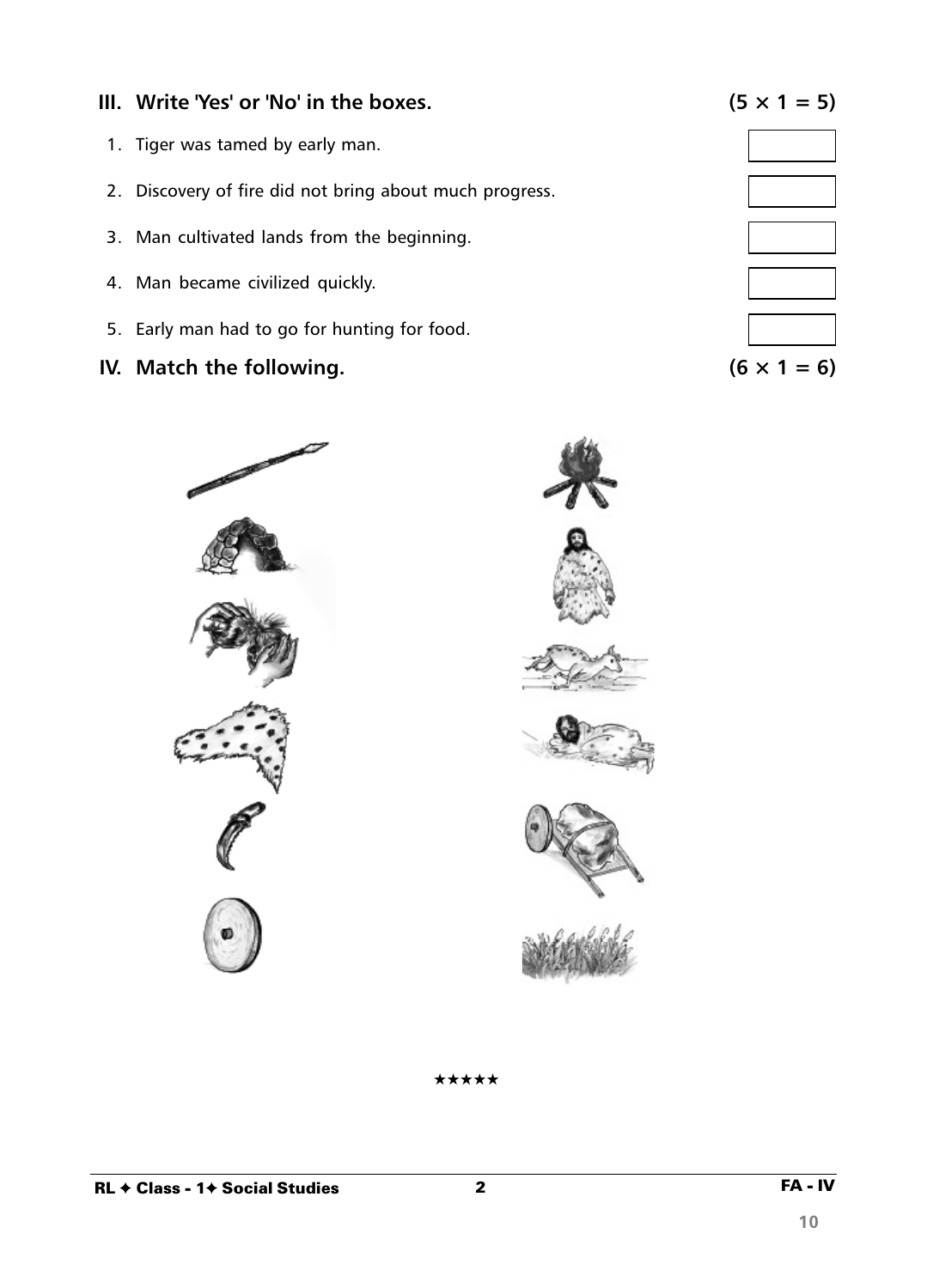| <b>Social Studies</b>                                                    | <b>Real Life</b><br><b>Text Book</b>    |    | $C - 18$ |                 |                |                |              |               |              | <b>SUMMATIVE ASSESSMENT - I</b>                                           |
|--------------------------------------------------------------------------|-----------------------------------------|----|----------|-----------------|----------------|----------------|--------------|---------------|--------------|---------------------------------------------------------------------------|
| <b>Class - I: Vikram Real Life Social Studies</b><br>Syllabus:           |                                         |    |          |                 |                |                |              |               |              | 50                                                                        |
| (1 to 7 Lessons)<br>(Pg. No.s: $5 - 36$ )<br>Time: $2\frac{1}{2}$ Hours] |                                         |    |          |                 |                |                |              |               |              | [Max. Marks: 50                                                           |
| Name:                                                                    |                                         |    |          |                 |                |                |              | <b>Class:</b> |              | <b>Section:</b><br><b>Roll No.</b>                                        |
| L.                                                                       | Answer the following questions.         |    |          |                 |                |                |              |               |              | $(10 \times 3 = 30)$                                                      |
| 1.                                                                       | When do you have your dinner ?.         |    |          |                 |                |                |              |               |              |                                                                           |
| 2.                                                                       | Why do we wear clothes?                 |    |          |                 |                |                |              |               |              |                                                                           |
| 3.                                                                       | Where are flats found?                  |    |          |                 |                |                |              |               |              |                                                                           |
| 4.                                                                       | Where are thatched huts found?          |    |          |                 |                |                |              |               |              |                                                                           |
| 5.                                                                       | Is a joint family big or small?         |    |          |                 |                |                |              |               |              |                                                                           |
| 6.                                                                       | Who cooks food for the family?          |    |          |                 |                |                |              |               |              |                                                                           |
| 7.                                                                       | Why should children help their parents? |    |          |                 |                |                |              |               |              |                                                                           |
| 8.                                                                       | When do you go on a picnic?             |    |          |                 |                |                |              |               |              |                                                                           |
| 9.                                                                       | Why should we play outdoor games?       |    |          |                 |                |                |              |               |              |                                                                           |
| 10. Why do we need a house?                                              |                                         |    |          |                 |                |                |              |               |              |                                                                           |
|                                                                          |                                         |    |          |                 |                |                |              |               |              | II. In the box given below, there are some birds and animals hidden. Pick |
|                                                                          |                                         |    |          |                 |                |                |              |               |              | out and write the names of those birds and animals in the spaces pro-     |
|                                                                          | vided.                                  |    |          |                 |                |                |              |               |              | $(8 \times 1 = 8)$                                                        |
| M                                                                        | $\circ$                                 | N. |          | $K$ $E$         |                | $Y \mid B$     | $\circ$      | W             | $\mathsf{L}$ |                                                                           |
|                                                                          |                                         |    |          |                 |                |                |              |               |              | 1.                                                                        |
| Z                                                                        | E.                                      | B  |          | $R \mid A \mid$ | E              | $\overline{A}$ | G            | L.            | E            | 2. $\qquad \qquad$                                                        |
|                                                                          |                                         |    |          | $O$ $Y$         | $\overline{C}$ |                |              |               |              | $\begin{array}{c}\n3.\n\end{array}$                                       |
| L                                                                        | G                                       | N. |          |                 |                | $\overline{A}$ | M            | E.            | L.           |                                                                           |
| L                                                                        | $\mathsf{O}$                            | P. |          | $A \mid R \mid$ | R              | $\overline{O}$ | $\mathsf{T}$ | E.            | $\circ$      | $\begin{array}{c}\n5.\n\end{array}$                                       |
|                                                                          |                                         |    |          |                 |                |                |              |               |              | 6.                                                                        |

 $-\frac{1}{6}$ 

 $\mathbf I$ 

 $\frac{1}{1}$ 

 $\frac{4}{1}$ 

 $\mathbf{I}$ 

I.

 $\mathbf I$  $\mathbf{I}$  $\mathbf I$  $\mathbf{I}$ 

 $- \frac{1}{2}$ 

 $\mathbf{I}$  $\mathbf{I}$  $\mathbf I$  $\mathbf{I}$  $\mathbf{I}$ 

 $\mathbf I$  $\mathbf i$ 

 $\mathbf{I}$ 

 $O|D|E|E|R|E|S|H|E|N$ 

 $N$ OELEPPHANT

7.\_\_\_\_\_\_\_\_\_\_\_\_\_\_\_\_\_\_\_\_\_\_

 $8.$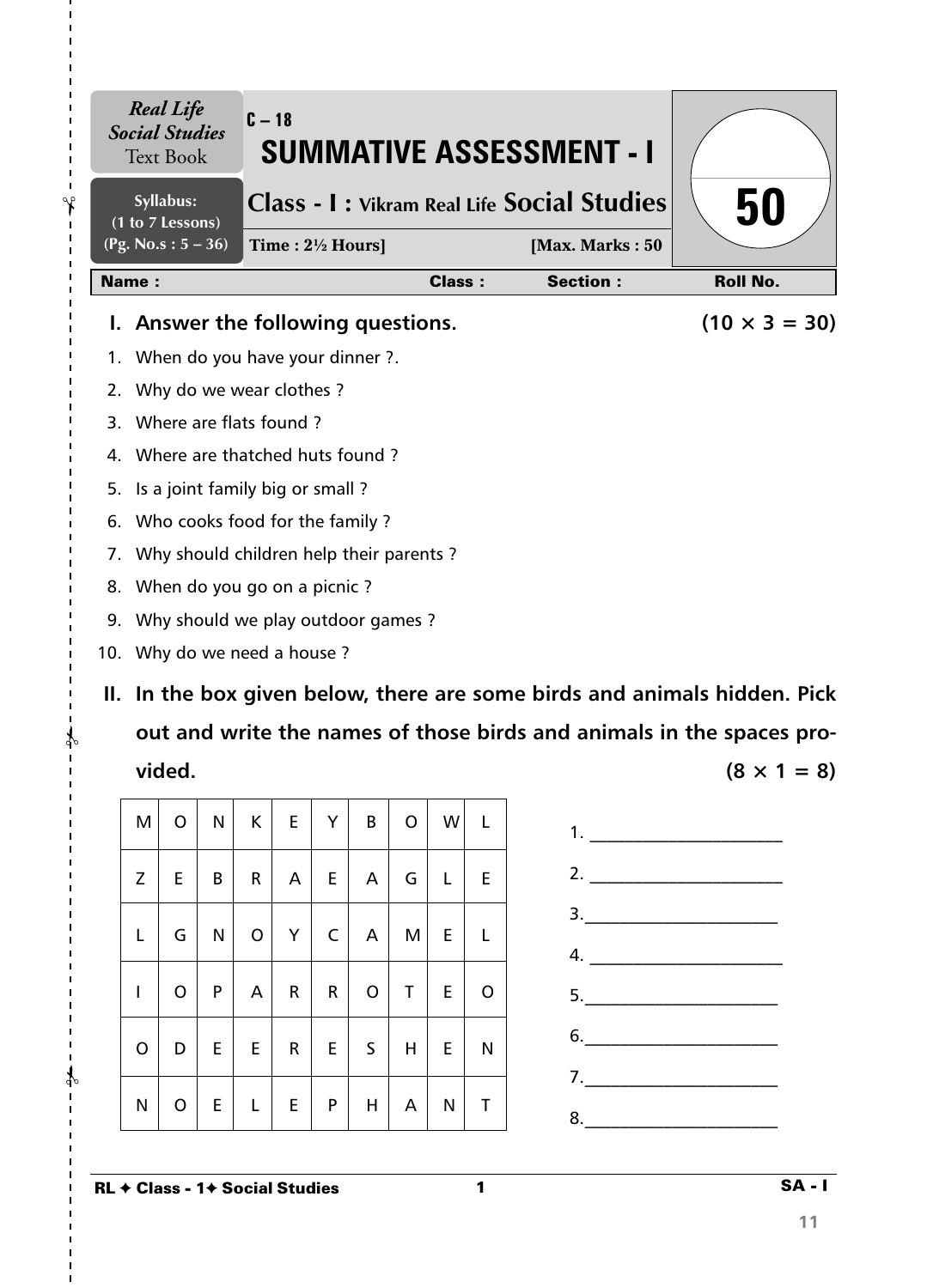**III.** Fill in the blanks with the words given below.  $(3 \times 1 = 3)$ 

# **Useless, holidays, evening.**

- 1. We play in the the control of the control of the control of the control of the control of the control of the control of the control of the control of the control of the control of the control of the control of the contr
- 2. All play and no work makes one \_\_\_\_\_\_\_\_\_\_\_\_\_\_\_\_\_\_.
- 3. We go on picnic on \_\_\_\_\_\_\_\_\_\_\_\_\_\_\_\_\_.

#### **IV.** Write 'Yes' or 'No' in the boxes.  $(5 \times 1 = 5)$

- 1. Water should not be wasted.
- 2. Rats live in kennels.
- 3. A joint family is a small family.
- 4. Children should not throw toys, books etc. in the house.
- 5. Meat is a vegetarian food.
- **V.** Match the following.  $(4 \times 1 = 4)$

Daughter

Son

Father

Mother







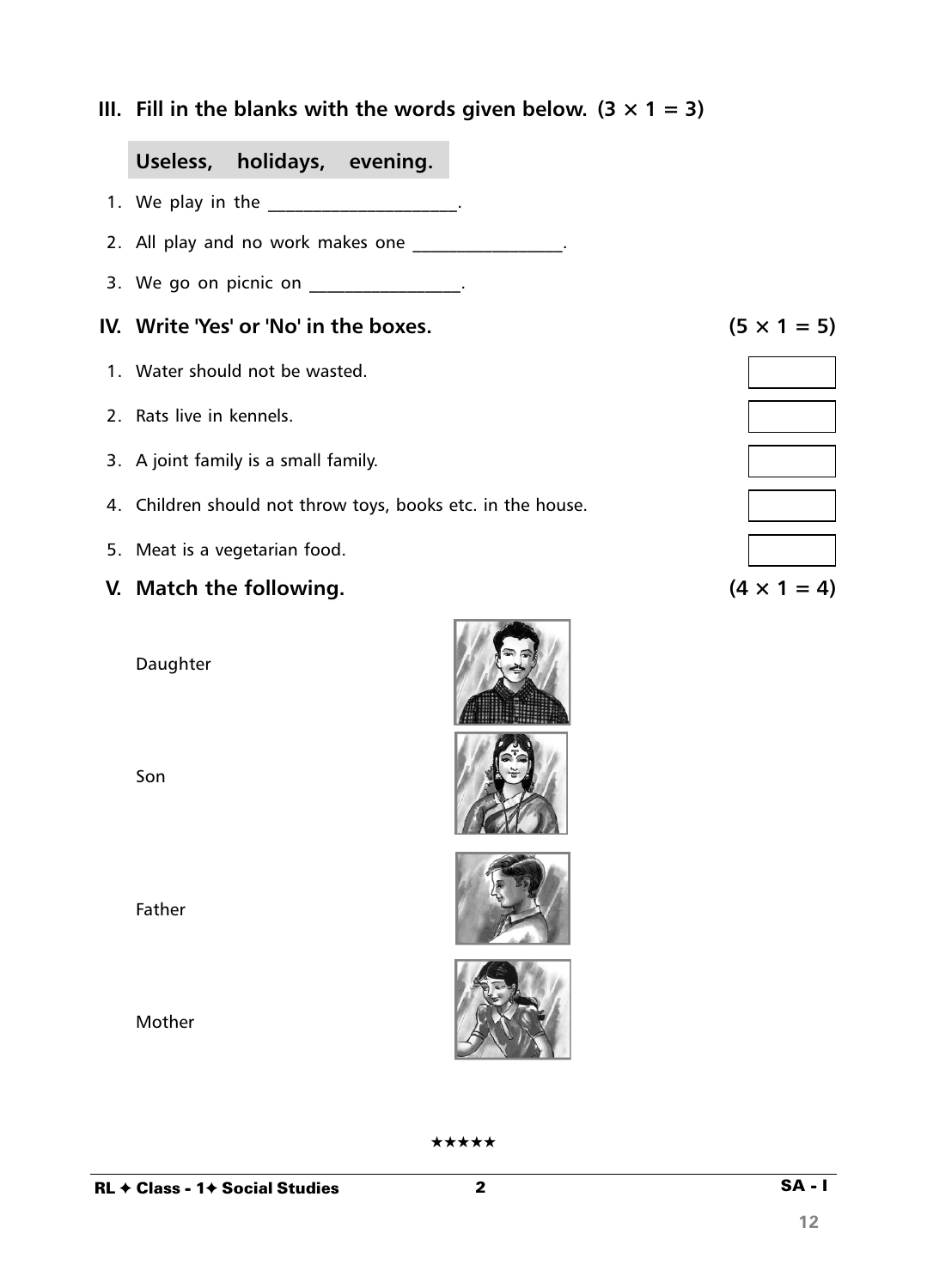|               | <b>Real Life</b><br><b>Social Studies</b><br><b>Text Book</b> | $C - 18$<br>SUMMATIVE ASSESSMENT - II                    |               |                 |                      |
|---------------|---------------------------------------------------------------|----------------------------------------------------------|---------------|-----------------|----------------------|
|               | Syllabus:<br>$(1 to 15$ Lessons)                              | <b>Class - I: Vikram Real Life Social Studies</b>        |               |                 | 50                   |
|               | (Pg. No.s: $5 - 66$ )                                         | Time: $2\frac{1}{2}$ Hours]                              |               | [Max. Marks: 50 |                      |
|               | <b>Name:</b>                                                  |                                                          | <b>Class:</b> | <b>Section:</b> | <b>Roll No.</b>      |
|               |                                                               | I. Answer the following questions.                       |               |                 | $(10 \times 3 = 30)$ |
|               | 1. How do you cut your nails?                                 |                                                          |               |                 |                      |
|               |                                                               |                                                          |               |                 |                      |
|               |                                                               | 2. Name any two places where we should stand in a queue. |               |                 |                      |
|               |                                                               |                                                          |               |                 |                      |
|               | 3. How is health important?                                   |                                                          |               |                 |                      |
|               |                                                               |                                                          |               |                 |                      |
|               | 4. Which is a family festival?                                |                                                          |               |                 |                      |
|               |                                                               |                                                          |               |                 |                      |
|               |                                                               | 5. Which festival is called 'The festival of lights'?    |               |                 |                      |
|               |                                                               |                                                          |               |                 |                      |
|               |                                                               | 6. What subjects do you learn in the school?             |               |                 |                      |
|               |                                                               |                                                          |               |                 |                      |
|               |                                                               | 7. What do you say when somebody helps you?              |               |                 |                      |
|               |                                                               |                                                          |               |                 |                      |
|               |                                                               | 8. On which side of the road should we walk?             |               |                 |                      |
|               |                                                               |                                                          |               |                 |                      |
|               |                                                               | 9. How many students are there in your class?            |               |                 |                      |
| J.            |                                                               |                                                          |               |                 |                      |
| $\frac{1}{4}$ |                                                               | 10. At what time do you leave the school?                |               |                 |                      |
| ı             |                                                               |                                                          |               |                 |                      |
|               | <b>RL ← Class - 1← Social Studies</b>                         |                                                          | 1             |                 | $SA - II$            |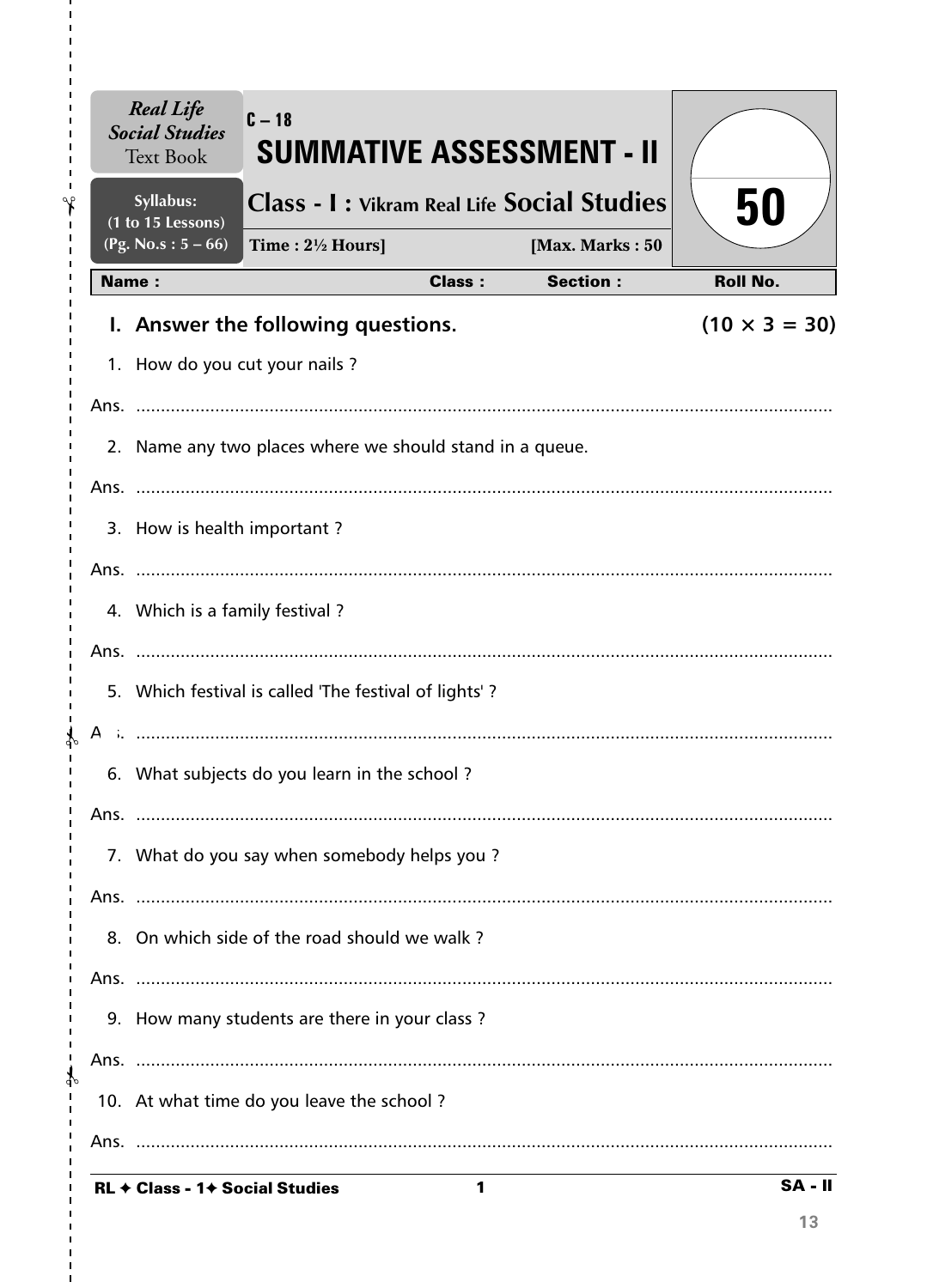|    | II. Write in the boxes whether the following are Good or Bad. $(5 \times 1 = 5)$ |                          |  |            |  |                    |  |  |
|----|----------------------------------------------------------------------------------|--------------------------|--|------------|--|--------------------|--|--|
|    | 1. Spitting on the road.                                                         |                          |  |            |  |                    |  |  |
|    | 2. Saying 'Namaste' to elders.                                                   |                          |  |            |  |                    |  |  |
|    | 3. Amrit gets a gift from his uncle. He grabs and opens it.                      |                          |  |            |  |                    |  |  |
|    | 4. When Vamsee is eating, a dog comes near him. He hits it with a stone.         |                          |  |            |  |                    |  |  |
|    | 5. Indu gives one of her chocolates to a friend who does not have any.           |                          |  |            |  |                    |  |  |
|    | III. Fill in the blanks with the words given below.                              |                          |  |            |  | $(4 \times 1 = 4)$ |  |  |
|    | evening, blackboard, dirty, cross.                                               |                          |  |            |  |                    |  |  |
|    | 1. The teacher writes on the                                                     |                          |  |            |  |                    |  |  |
|    | 2. We play in the                                                                |                          |  |            |  |                    |  |  |
| 3. | _____________________ clothes spoil our health.                                  |                          |  |            |  |                    |  |  |
| 4. | the road only at the zebra crossings.                                            |                          |  |            |  |                    |  |  |
|    | IV. Fill up the missing letters.                                                 |                          |  |            |  | $(4 \times 2 = 8)$ |  |  |
|    | 1. $H_B$ TS                                                                      |                          |  | 3. M N ERS |  |                    |  |  |
|    | 2. $SO_R$                                                                        |                          |  | 4. P E SE  |  |                    |  |  |
|    | V. Write the following words below the correct picture.                          |                          |  |            |  | $(3 \times 1 = 3)$ |  |  |
|    |                                                                                  | Thank you, Sorry, Please |  |            |  |                    |  |  |
|    |                                                                                  |                          |  |            |  |                    |  |  |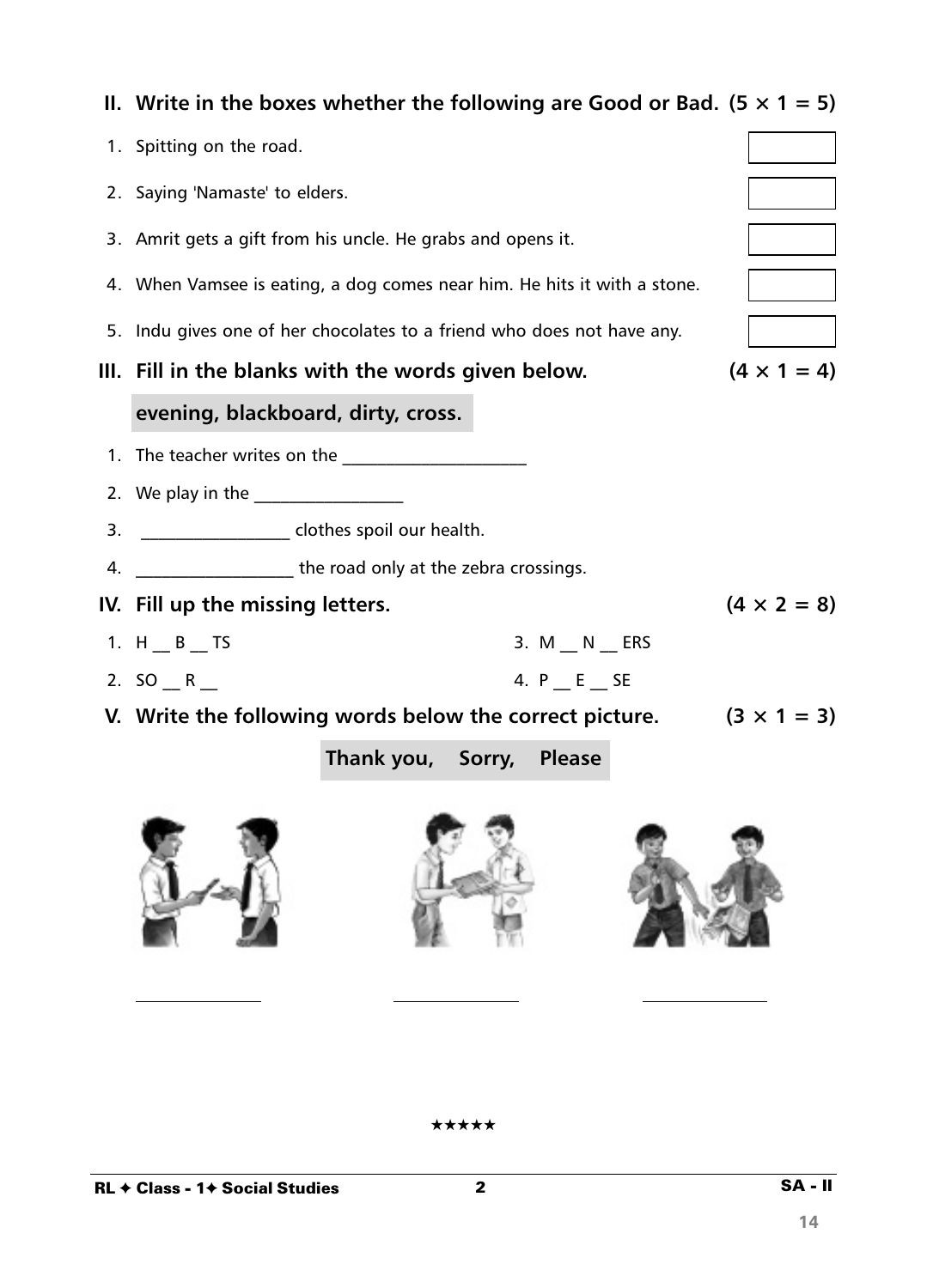|    | <b>Real Life</b><br><b>Social Studies</b><br><b>Text Book</b> | $C - 18$<br>SUMMATIVE ASSESSMENT - III                          |               |                 |                      |
|----|---------------------------------------------------------------|-----------------------------------------------------------------|---------------|-----------------|----------------------|
|    | Syllabus:<br>(1 to 20 Lessons)                                | <b>Class - I: Vikram Real Life Social Studies</b>               |               |                 | 50                   |
|    | (Pg. No.s: 5 – 79)                                            | Time: 21/2 Hours]                                               |               | [Max. Marks: 50 |                      |
|    | <b>Name:</b>                                                  |                                                                 | <b>Class:</b> | <b>Section:</b> | <b>Roll No.</b>      |
|    |                                                               | I. Answer the following questions.                              |               |                 | $(10 \times 3 = 30)$ |
|    | 1. What is Earth made up of ?                                 |                                                                 |               |                 |                      |
| 2. |                                                               | In which year did Jhansi Lakshmi Bai fight against the British? |               |                 |                      |
|    |                                                               | 3. How did our country get the name 'BHARAT'?                   |               |                 |                      |
|    |                                                               | 4. What were the tools of early man made of?                    |               |                 |                      |
| 5. |                                                               | Was the early man civilized?                                    |               |                 |                      |
| 6. |                                                               | Why should we avoid eating foods sold on the road-side?         |               |                 |                      |
| 7. |                                                               | On which day is Gandhi Jayanti celebrated?                      |               |                 |                      |
|    |                                                               | 8. What games do you play in the school?                        |               |                 |                      |
| 9. |                                                               | When do you go on a picnic?                                     |               |                 |                      |
|    |                                                               | 10. Do animals also eat and drink ?.                            |               |                 |                      |
|    |                                                               | II. Write 'Yes' or 'No' in the boxes.                           |               |                 | $(5 \times 1 = 5)$   |
|    |                                                               | Early man ate cooked food.                                      |               |                 |                      |
|    |                                                               | 2. Our teacher does not teach drawing.                          |               |                 |                      |
|    |                                                               | 3. Students should make fun in the class.                       |               |                 |                      |
|    | 4. Meat is a vegetarian food.                                 |                                                                 |               |                 |                      |
|    |                                                               | 5. Children can go to school at any time.                       |               |                 |                      |
|    | III. Fill in the blanks.                                      |                                                                 |               |                 | $(5 \times 1 = 5)$   |
|    |                                                               | 1. _______________ is the head of the family.                   |               |                 |                      |
|    |                                                               | 2. Indians remember Lakshmi Bai as a Cueen.                     |               |                 |                      |
|    |                                                               | 3. The eath is always ___________                               |               |                 |                      |
|    |                                                               | 4. Our country is ____________ after Bharat.                    |               |                 |                      |
|    |                                                               | 5. Discovery of helped man to cook food.                        |               |                 |                      |
|    | <b>RL ← Class - 1← Social Studies</b>                         |                                                                 | 1             |                 | <b>SA-III</b>        |

### RL ✦ Class - 1✦ Social Studies

 $- - \frac{2}{3}$ 

I.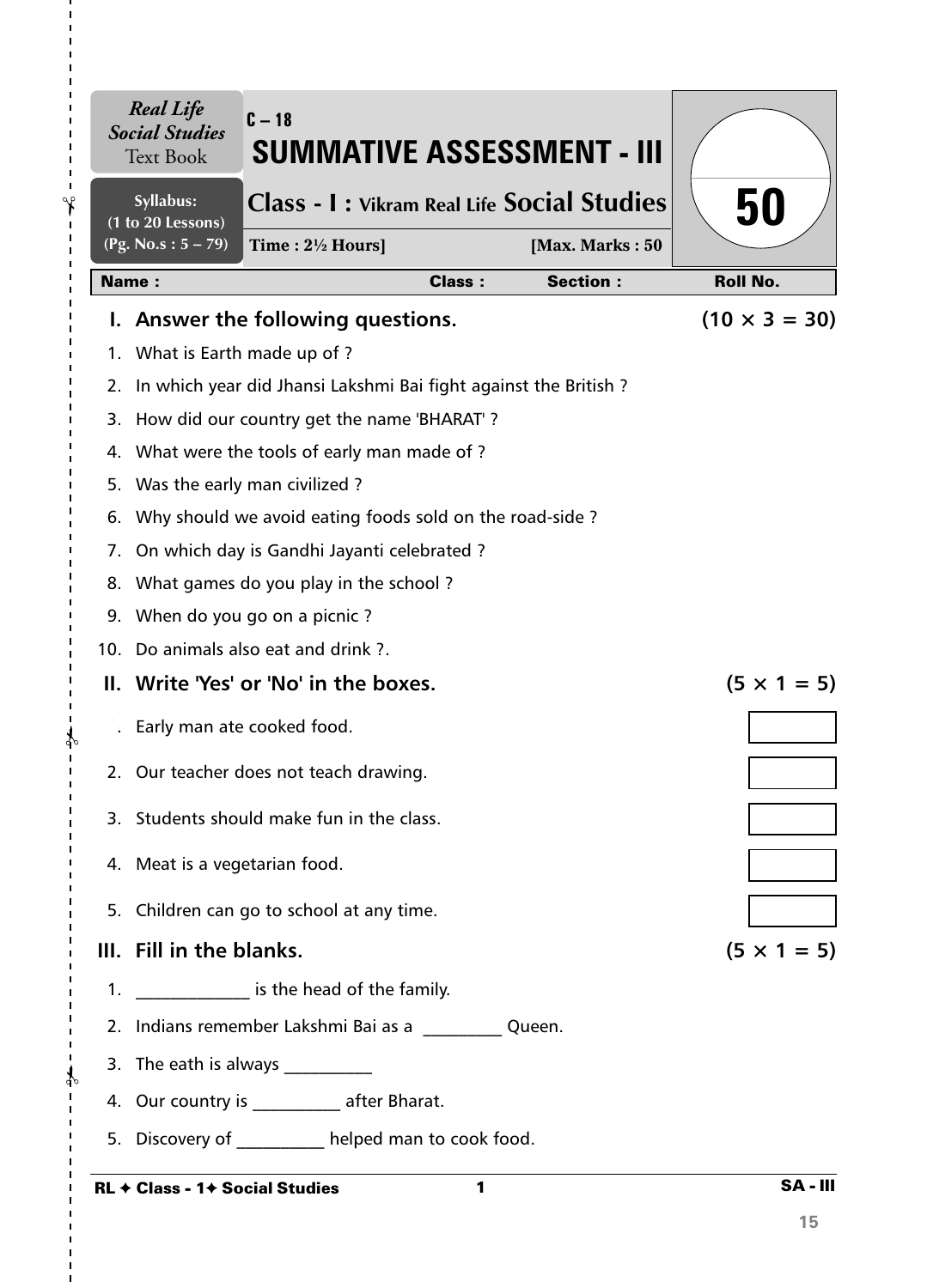1. H  $_B$  TS 4. P  $_E$  SE 2. M \_\_\_ N \_\_\_ ERS 5. \_\_ H \_\_\_ NKS 3.  $SO_{11}R_{22}$ **V.** Match the following.  $(5 \times 1 = 5)$ Dusssehra Christmas Diwali Pongal Ramzan

★★★★★

 $2 \overline{\qquad \qquad }$  SA - III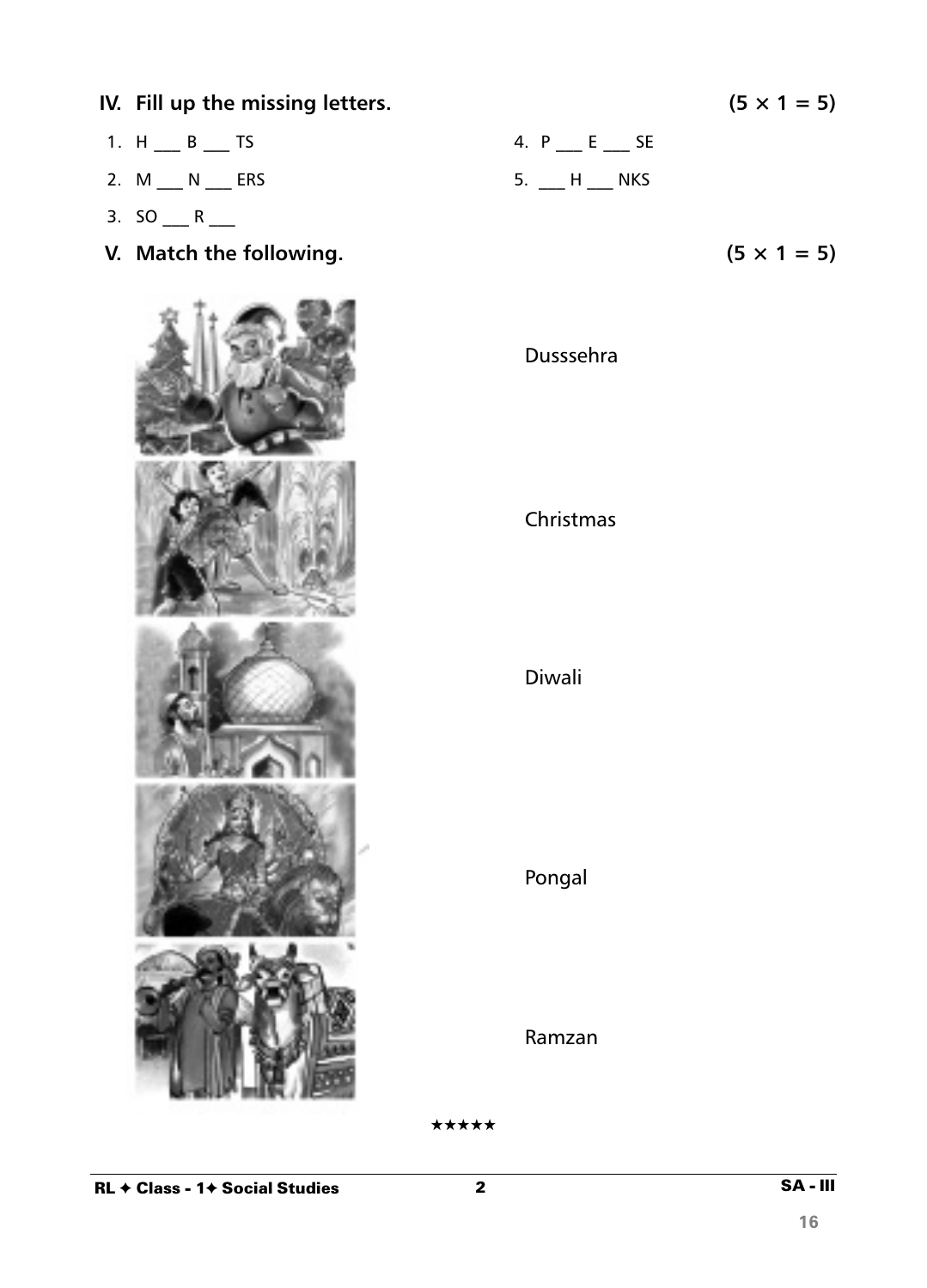|      | <b>Real Life</b><br><b>Social Studies</b><br><b>Text Book</b> | $C - 18$      |               | <b>FORMATIVE ASSESSMENT - I</b>                                                       |                     |
|------|---------------------------------------------------------------|---------------|---------------|---------------------------------------------------------------------------------------|---------------------|
|      | Syllabus:<br>(1 to 3 Lessons)                                 |               |               | <b>Class - I: Vikram Real Life Social Studies</b>                                     | 25                  |
|      | (Pg. No.s: $5 - 21$ )                                         | Time: 1 Hour] |               | [Max. Marks: 25                                                                       |                     |
|      | <b>Name:</b>                                                  |               | <b>Class:</b> | <b>Section:</b>                                                                       | <b>Roll No.</b>     |
|      | I. Answer the following questions.                            |               |               |                                                                                       | $(5 \times 2 = 10)$ |
|      | 1. Can we live without eating food?                           |               |               |                                                                                       |                     |
|      |                                                               |               |               |                                                                                       |                     |
|      |                                                               |               |               |                                                                                       |                     |
|      | 2. Why do we wear clothes?                                    |               |               |                                                                                       |                     |
| Ans. |                                                               |               |               |                                                                                       |                     |
|      |                                                               |               |               |                                                                                       |                     |
|      | 3. Where do animals live?                                     |               |               |                                                                                       |                     |
|      | Ans.                                                          |               |               |                                                                                       |                     |
|      |                                                               |               |               |                                                                                       |                     |
|      | 4. What type of clothes should we wear in winter?             |               |               |                                                                                       |                     |
| А    |                                                               |               |               |                                                                                       |                     |
|      |                                                               |               |               |                                                                                       |                     |
|      | 5. Can we live without eating food?                           |               |               |                                                                                       |                     |
|      |                                                               |               |               |                                                                                       |                     |
|      |                                                               |               |               |                                                                                       |                     |
|      | II. Fill in the blanks with right words.                      |               |               |                                                                                       | $(5 \times 1 = 5)$  |
|      |                                                               |               |               | bed room, clean, dirty, different, flesh.                                             |                     |
|      | 1. We sleep in the __________________.                        |               |               |                                                                                       |                     |
|      |                                                               |               |               | 2. In our country people wear ________________ types of clothes in different regions. |                     |
|      | 3. Lion eats ________________.                                |               |               |                                                                                       |                     |
| 4.   | _____________________ clothes spoil our health.               |               |               |                                                                                       |                     |
|      | 5. We must keep our house _______________.                    |               |               |                                                                                       |                     |
|      | <b>RL + Class - 1+ Social Studies</b>                         |               | 1             |                                                                                       | $FA - I$            |
|      |                                                               |               |               |                                                                                       |                     |

 $\mathbf I$  $\mathbf I$  $\mathbf I$  $\frac{1}{1}$ 

 $\frac{1}{1}$   $\frac{1}{1}$   $\frac{1}{1}$   $\frac{1}{1}$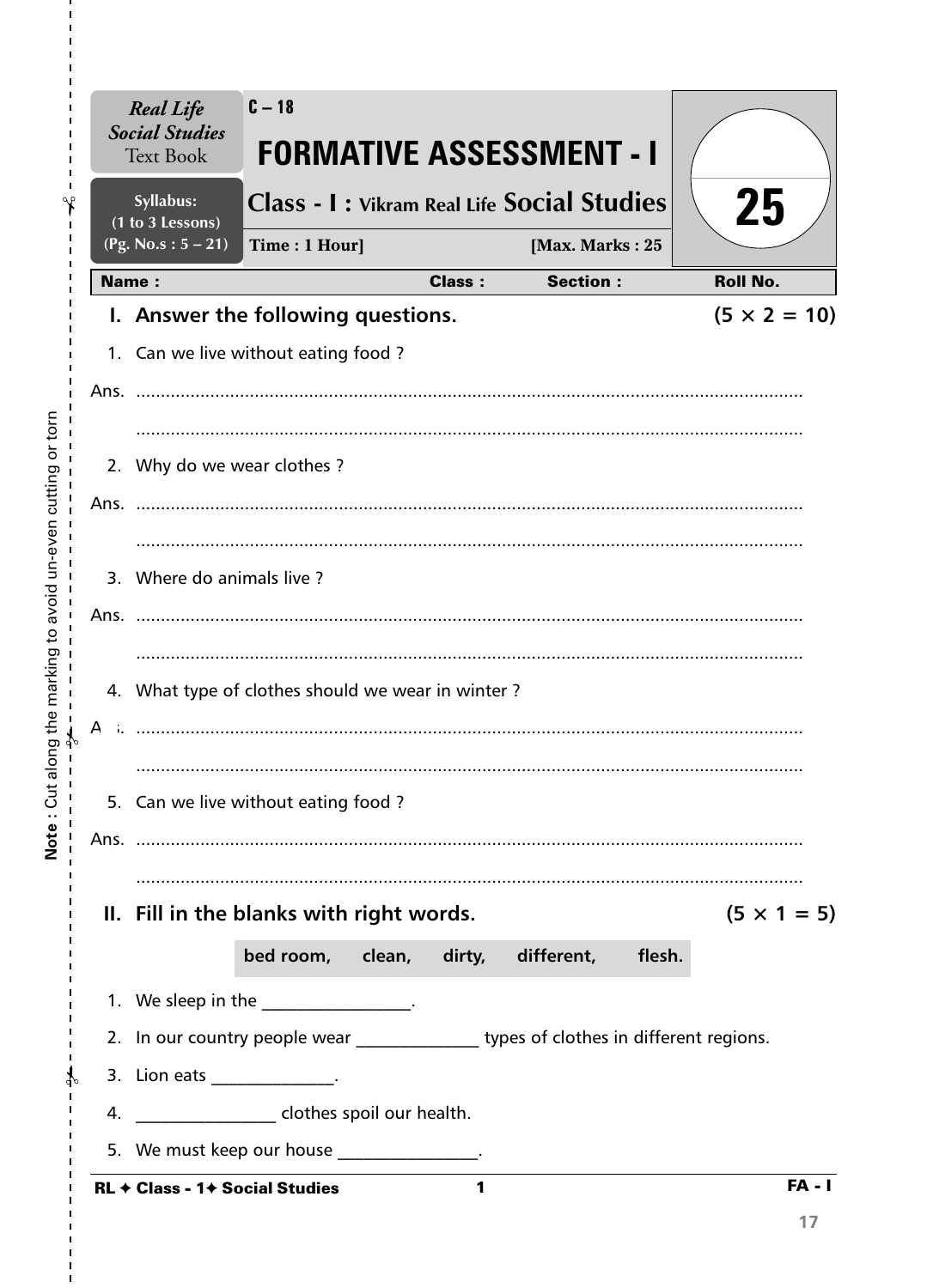**III.** Write 'Yes' or 'No' in the boxes.  $(6 \times 1 = 6)$ 1. Elephant lives in water. 2. Rats live in kennels. 3. We should wear clean clothes. 4. Meat is a vegetarian food. 5. Clothes do not protect us from heat. 6. Horses live in stables.

# **IV.** Lead the following animals into their shelters.  $(4 \times 1 = 4)$

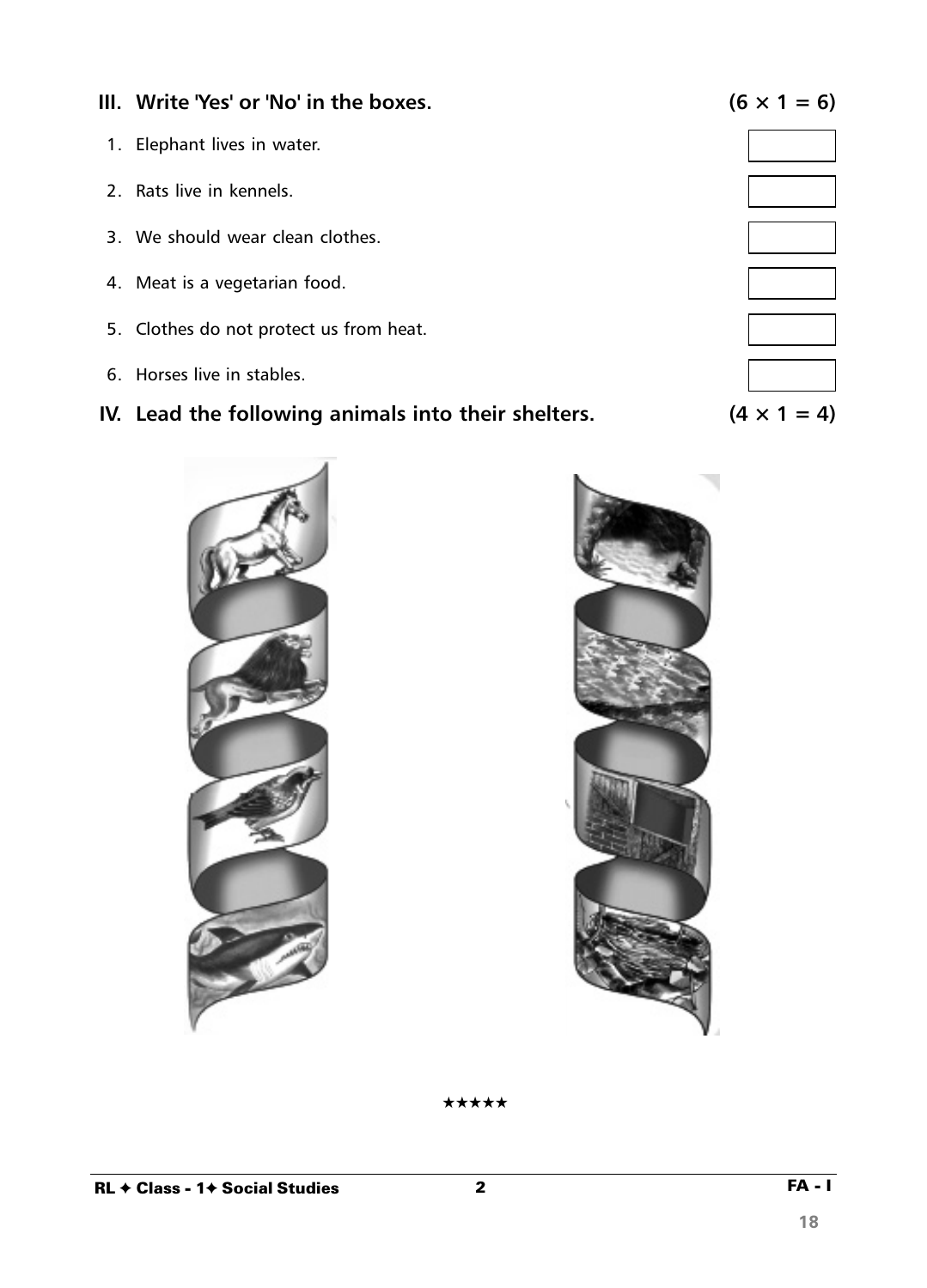|       | <b>Real Life</b><br><b>Social Studies</b><br><b>Text Book</b>  | $C - 18$                                      |               | <b>FORMATIVE ASSESSMENT - II</b>                  |         |                     |
|-------|----------------------------------------------------------------|-----------------------------------------------|---------------|---------------------------------------------------|---------|---------------------|
|       | Syllabus:<br>(4 to 6 Lessons)                                  |                                               |               | <b>Class - I: Vikram Real Life Social Studies</b> |         | 25                  |
|       | $(Pg. No.s: 22 - 31)$                                          | Time: 1 Hour]                                 |               | [Max. Marks: 25                                   |         |                     |
| Name: |                                                                |                                               | <b>Class:</b> | <b>Section:</b>                                   |         | <b>Roll No.</b>     |
|       | I. Answer the following questions.                             |                                               |               |                                                   |         | $(5 \times 2 = 10)$ |
|       | 1. Name two things that children can do to help their parents. |                                               |               |                                                   |         |                     |
|       |                                                                |                                               |               |                                                   |         |                     |
|       |                                                                |                                               |               |                                                   |         |                     |
|       | 2. Why should children help their parents ?                    |                                               |               |                                                   |         |                     |
|       |                                                                |                                               |               |                                                   |         |                     |
|       |                                                                |                                               |               |                                                   |         |                     |
|       | 3. Is a joint family big or small?                             |                                               |               |                                                   |         |                     |
|       |                                                                |                                               |               |                                                   |         |                     |
|       |                                                                |                                               |               |                                                   |         |                     |
|       | 4. Who buys books and clothes for you?                         |                                               |               |                                                   |         |                     |
| А     |                                                                |                                               |               |                                                   |         |                     |
|       |                                                                |                                               |               |                                                   |         |                     |
|       | 5. Who are parents?                                            |                                               |               |                                                   |         |                     |
|       |                                                                |                                               |               |                                                   |         |                     |
|       |                                                                |                                               |               |                                                   |         |                     |
|       | II. Fill in the blanks with right words.                       |                                               |               |                                                   |         | $(5 \times 1 = 5)$  |
|       |                                                                | joint, respect, quarrel, interesting stories, |               |                                                   | father. |                     |
|       | 1. Ashok's family is a ________________________ family.        |                                               |               |                                                   |         |                     |
|       | 2. _____________ is the head of the family.                    |                                               |               |                                                   |         |                     |
|       | 3. Children should not _____________ with one another.         |                                               |               |                                                   |         |                     |
|       | 4. Children can _______________their parents.                  |                                               |               |                                                   |         |                     |
|       | 5. Grandparents tell ______________.                           |                                               |               |                                                   |         |                     |
|       | <b>RL + Class - 1+ Social Studies</b>                          |                                               | 1             |                                                   |         | $FA - II$           |

 $\mathbf{I}$ 

I.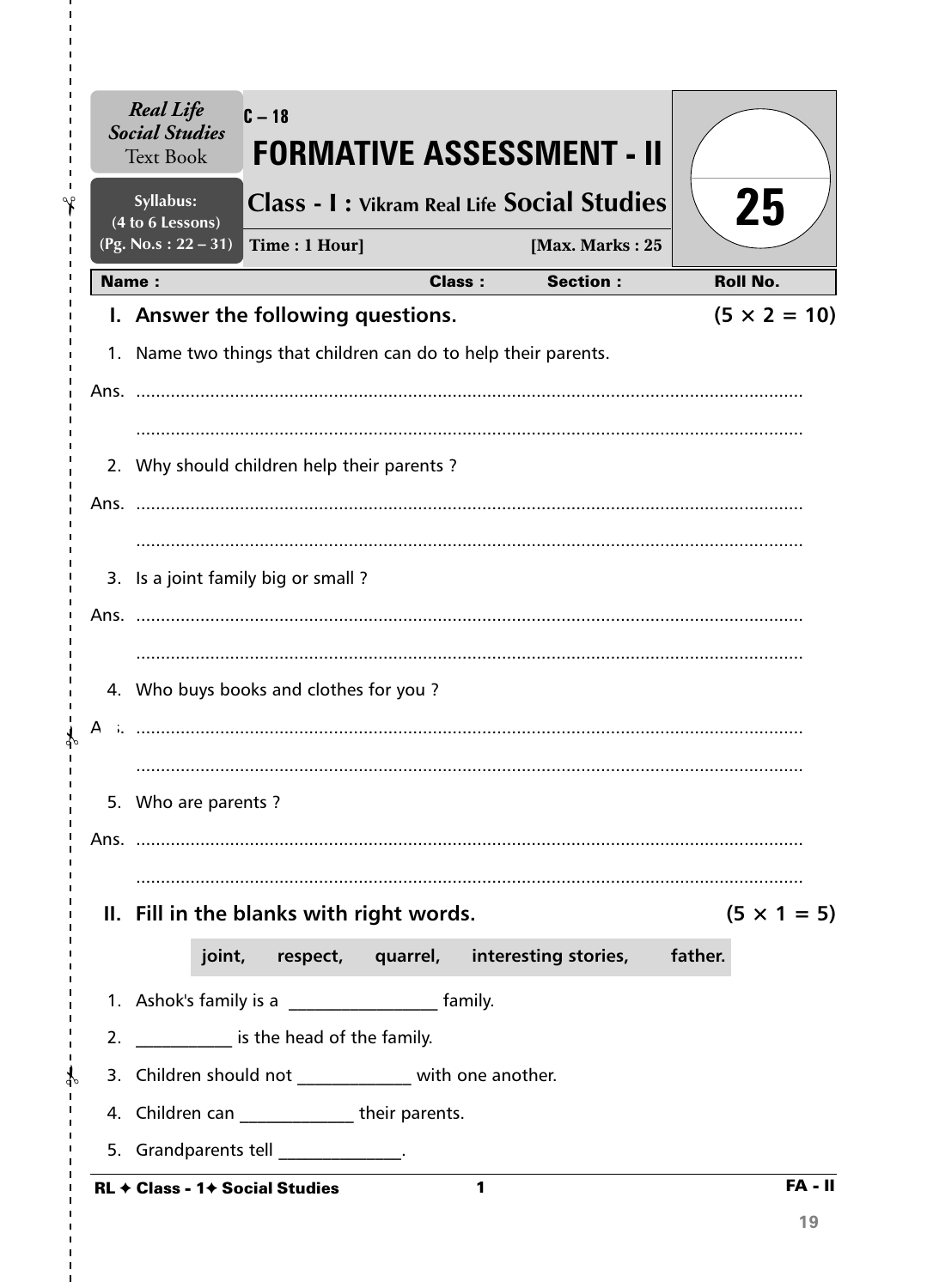# **III.** Write 'Yes' or 'No' in the boxes.  $(6 \times 1 = 6)$

- 1. Father is the head of the family.
- 2. All mothers stay at home.
- 3. All fathers work in offices.
- 4. A big family is a happy family.
- 5. A joint family is a happy family.
- 6. Children should not throw toys, books, etc., in house.

# **IV.** Match the following.  $(4 \times 1 = 4)$

1. Son

2. Daughter

3. Father

4. Mother





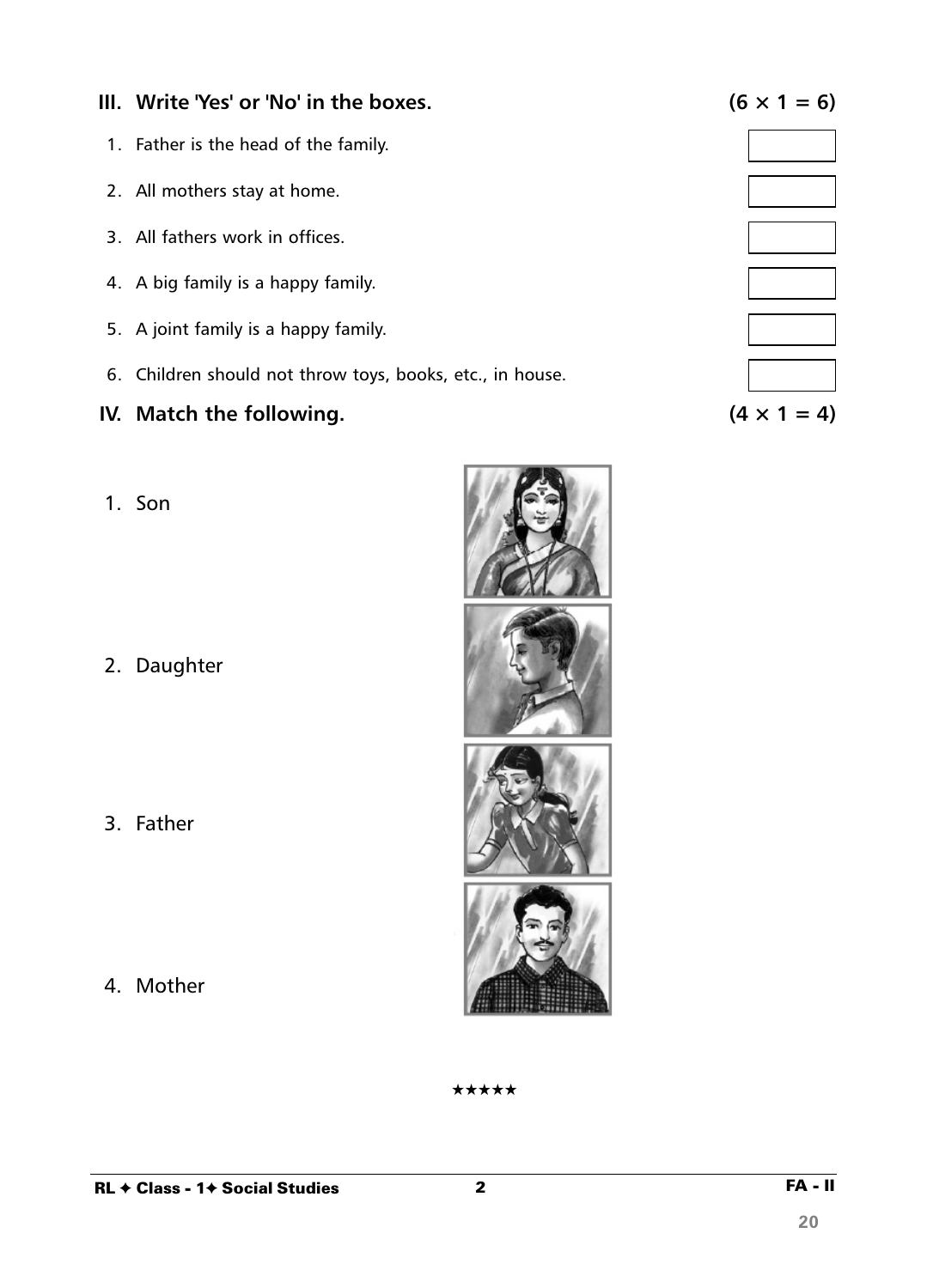|            | <b>Real Life</b><br><b>Social Studies</b><br><b>Text Book</b> | $C - 18$<br><b>FORMATIVE ASSESSMENT - III</b>                     |               |                 |                     |
|------------|---------------------------------------------------------------|-------------------------------------------------------------------|---------------|-----------------|---------------------|
|            | Syllabus:<br>(8 to 11 Lessons)                                | <b>Class - I : Vikram Real Life Social Studies</b>                |               |                 | 25                  |
|            | (Pg. No.s: $37 - 52$ )                                        | Time: 1 Hour]                                                     |               | [Max. Marks: 25 |                     |
|            | <b>Name:</b>                                                  |                                                                   | <b>Class:</b> | <b>Section:</b> | <b>Roll No.</b>     |
|            |                                                               | I. Answer the following questions.                                |               |                 | $(5 \times 2 = 10)$ |
|            |                                                               | 1. What should the students do when the teacher enters the class? |               |                 |                     |
|            |                                                               |                                                                   |               |                 |                     |
|            |                                                               |                                                                   |               |                 |                     |
|            |                                                               | 2. What do you say when somebody helps you?                       |               |                 |                     |
|            |                                                               |                                                                   |               |                 |                     |
|            |                                                               |                                                                   |               |                 |                     |
|            |                                                               | 3. At what time do you leave the school?                          |               |                 |                     |
|            |                                                               |                                                                   |               |                 |                     |
|            |                                                               |                                                                   |               |                 |                     |
|            |                                                               | For how many days in Pongal celebrated in our state?              |               |                 |                     |
|            |                                                               |                                                                   |               |                 |                     |
|            |                                                               |                                                                   |               |                 |                     |
|            |                                                               | 5. At what time do you go to school?                              |               |                 |                     |
|            |                                                               |                                                                   |               |                 |                     |
|            |                                                               |                                                                   |               |                 |                     |
|            |                                                               | II. Write the missing letters.                                    |               |                 | $(4 \times 1 = 4)$  |
|            |                                                               | 1. Our school is a $e$ e ple of learning.                         |               |                 |                     |
| $\sqrt{2}$ |                                                               | 2. Our school begins with $p_a = a$ er.                           |               |                 |                     |
|            |                                                               | 3. The rinc p I is the head of the school.                        |               |                 |                     |
|            |                                                               | 4. Our school has a big b ___ i ___ ding.                         |               |                 |                     |
|            | <b>RL ← Class - 1← Social Studies</b>                         |                                                                   | 1             |                 | <b>FA - III</b>     |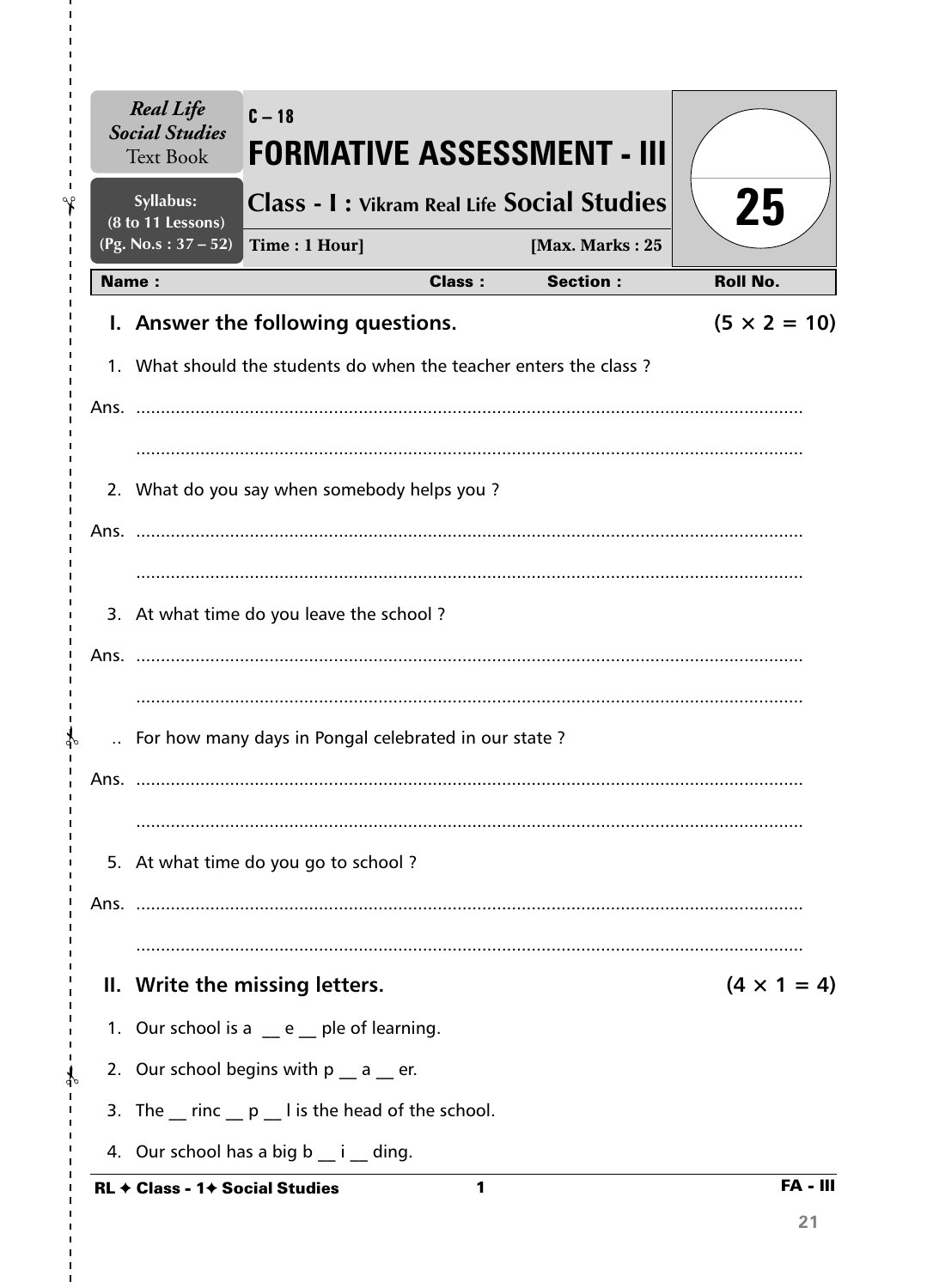

6. Christmas comes on \_\_\_\_\_\_\_\_\_\_ December.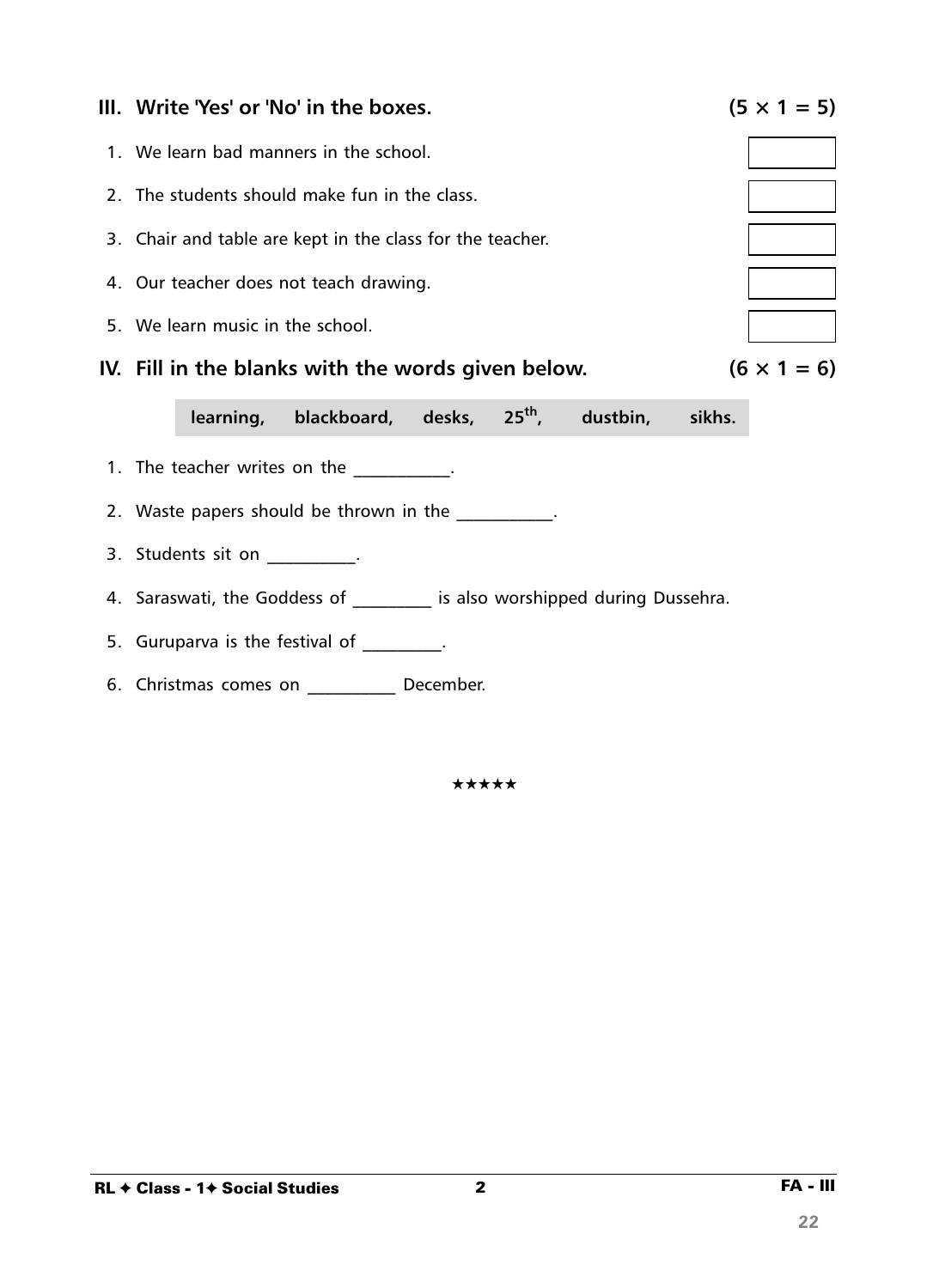| <b>Real Life</b><br><b>Social Studies</b><br><b>Text Book</b>     | $C - 18$<br>FORMATIVE ASSESSMENT - IV             |                      |                 |                     |
|-------------------------------------------------------------------|---------------------------------------------------|----------------------|-----------------|---------------------|
| Syllabus:<br>(16 to 17 Lessons)                                   | <b>Class - I: Vikram Real Life Social Studies</b> |                      |                 | 25                  |
| (Pg. No.s: $67 - 72$ )                                            | Time: 1 Hour]                                     |                      | [Max. Marks: 25 |                     |
| <b>Name:</b>                                                      |                                                   | <b>Class:</b>        | <b>Section:</b> | <b>Roll No.</b>     |
| I. Answer the following questions.                                |                                                   |                      |                 | $(5 \times 2 = 10)$ |
| 1. Was the early man civilized?                                   |                                                   |                      |                 |                     |
|                                                                   |                                                   |                      |                 |                     |
|                                                                   |                                                   |                      |                 |                     |
| 2. How was fire discovered?                                       |                                                   |                      |                 |                     |
|                                                                   |                                                   |                      |                 |                     |
|                                                                   |                                                   |                      |                 |                     |
| 3. Where did the early man live?                                  |                                                   |                      |                 |                     |
|                                                                   |                                                   |                      |                 |                     |
|                                                                   |                                                   |                      |                 |                     |
| 4. What did the early man eat?                                    |                                                   |                      |                 |                     |
| Ans.                                                              |                                                   |                      |                 |                     |
|                                                                   |                                                   |                      |                 |                     |
| 5. Which animals did the early man tame?                          |                                                   |                      |                 |                     |
|                                                                   |                                                   |                      |                 |                     |
|                                                                   |                                                   |                      |                 |                     |
| II. Fill in the blanks with right words.                          |                                                   |                      |                 | $(4 \times 1 = 4)$  |
|                                                                   |                                                   | fire, scare, stones, | raw.            |                     |
| 1. Early man ate ________________________ flesh.                  |                                                   |                      |                 |                     |
| 2. Now was used the early man to make tools.                      |                                                   |                      |                 |                     |
| 3. Discovery of ____________ helped man to cook food.             |                                                   |                      |                 |                     |
| 4. Early man used fire to ________________ away the wild animals. |                                                   |                      |                 |                     |
| RL + Class - 1+ Social Studies                                    |                                                   | 1                    |                 | FA-IV               |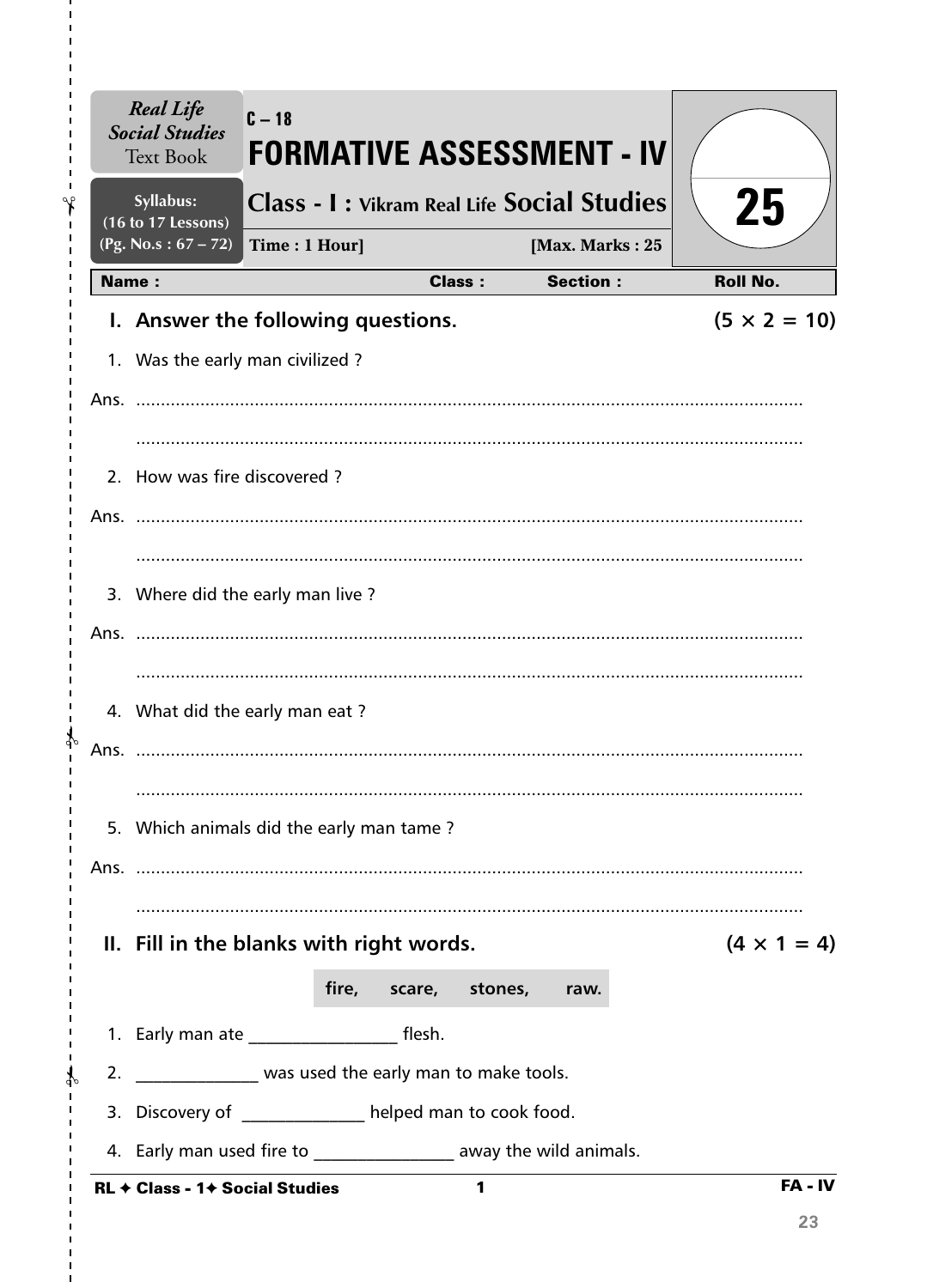# **III.** Write 'Yes' or 'No' in the boxes.  $(5 \times 1 = 5)$

- 1. Tiger was tamed by early man.
- 2. Discovery of fire did not bring about much progress.
- 3. Man cultivated lands from the beginning.
- 4. Man became civilized quickly.
- 5. Early man had to go for hunting for food.
- **IV.** Match the following.  $(6 \times 1 = 6)$















★★★★★

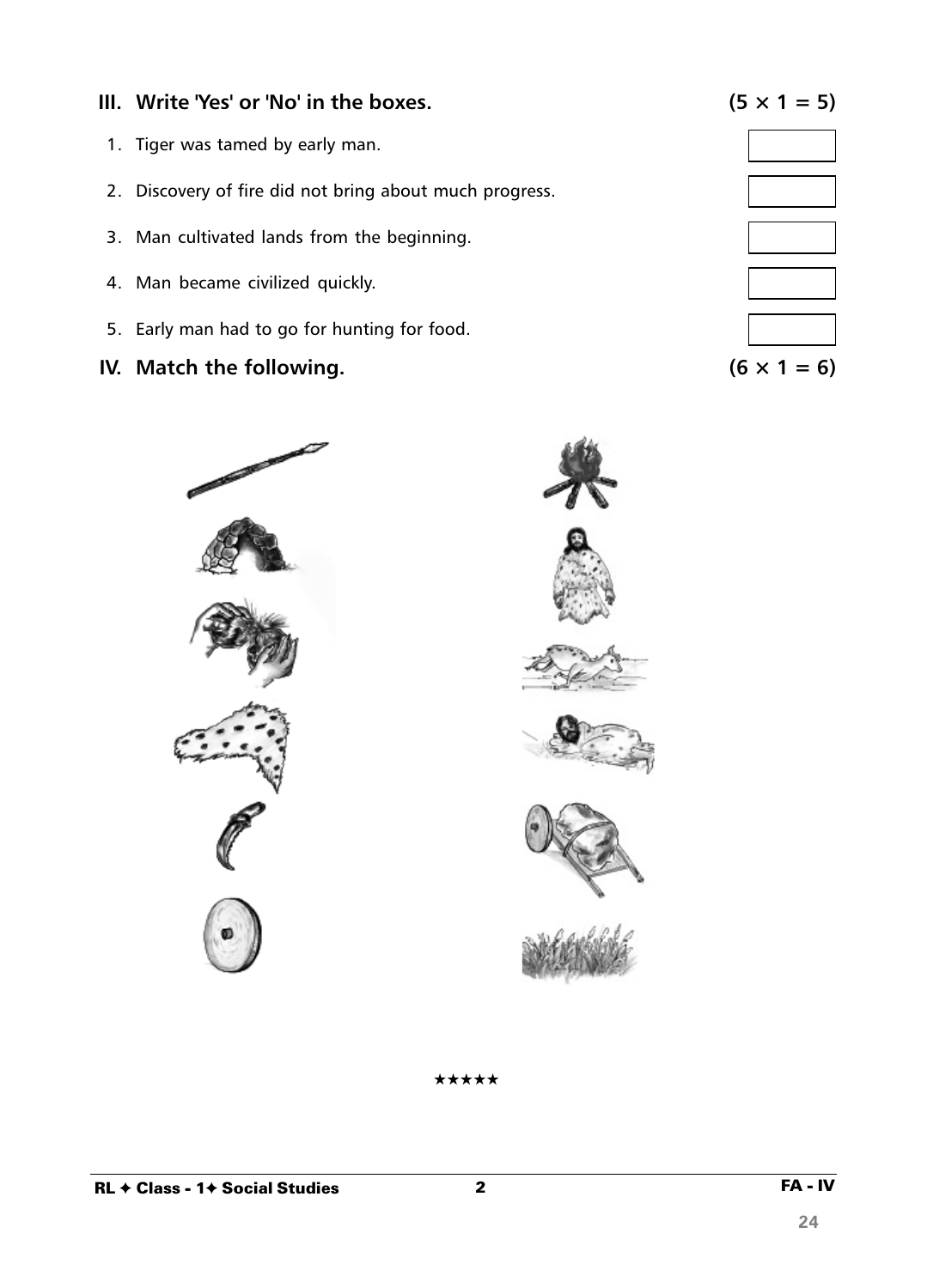|                               | <b>Social Studies</b>                | <b>Real Life</b><br><b>Text Book</b>    |    | $C - 18$                    |                                                         |           |                |         |               |                 | <b>SUMMATIVE ASSESSMENT - I</b>                                       |                                                                           |  |
|-------------------------------|--------------------------------------|-----------------------------------------|----|-----------------------------|---------------------------------------------------------|-----------|----------------|---------|---------------|-----------------|-----------------------------------------------------------------------|---------------------------------------------------------------------------|--|
| Syllabus:<br>(1 to 7 Lessons) |                                      |                                         |    |                             | <b>Class - I: Vikram Real Life Social Studies</b><br>50 |           |                |         |               |                 |                                                                       |                                                                           |  |
| (Pg. No.s: $5 - 36$ )         |                                      |                                         |    | Time: $2\frac{1}{2}$ Hours] |                                                         |           |                |         |               | [Max. Marks: 50 |                                                                       |                                                                           |  |
|                               | <b>Name:</b>                         |                                         |    |                             |                                                         |           |                |         | <b>Class:</b> |                 | <b>Section:</b>                                                       | <b>Roll No.</b>                                                           |  |
|                               | L.                                   | Answer the following questions.         |    |                             |                                                         |           |                |         |               |                 |                                                                       | $(10 \times 3 = 30)$                                                      |  |
|                               | 1.                                   | When do you have your dinner ?.         |    |                             |                                                         |           |                |         |               |                 |                                                                       |                                                                           |  |
| 2.                            |                                      | Why do we wear clothes?                 |    |                             |                                                         |           |                |         |               |                 |                                                                       |                                                                           |  |
|                               | 3.                                   | Where are flats found?                  |    |                             |                                                         |           |                |         |               |                 |                                                                       |                                                                           |  |
|                               | 4.                                   | Where are thatched huts found?          |    |                             |                                                         |           |                |         |               |                 |                                                                       |                                                                           |  |
| 5.                            |                                      | Is a joint family big or small?         |    |                             |                                                         |           |                |         |               |                 |                                                                       |                                                                           |  |
|                               | Who cooks food for the family?<br>6. |                                         |    |                             |                                                         |           |                |         |               |                 |                                                                       |                                                                           |  |
|                               | $\prime$ .                           | Why should children help their parents? |    |                             |                                                         |           |                |         |               |                 |                                                                       |                                                                           |  |
| 8.                            |                                      | When do you go on a picnic?             |    |                             |                                                         |           |                |         |               |                 |                                                                       |                                                                           |  |
|                               | 9.                                   | Why should we play outdoor games?       |    |                             |                                                         |           |                |         |               |                 |                                                                       |                                                                           |  |
|                               | 10. Why do we need a house?          |                                         |    |                             |                                                         |           |                |         |               |                 |                                                                       |                                                                           |  |
|                               |                                      |                                         |    |                             |                                                         |           |                |         |               |                 |                                                                       | II. In the box given below, there are some birds and animals hidden. Pick |  |
|                               |                                      |                                         |    |                             |                                                         |           |                |         |               |                 | out and write the names of those birds and animals in the spaces pro- |                                                                           |  |
|                               |                                      | vided.                                  |    |                             |                                                         |           |                |         |               |                 |                                                                       | $(8 \times 1 = 8)$                                                        |  |
|                               |                                      |                                         |    |                             |                                                         |           |                |         |               |                 |                                                                       |                                                                           |  |
|                               | M                                    | $\mathsf{O}$                            | N  |                             | $K \mid E \mid$                                         |           | $Y \mid B$     | $\circ$ | $\mathsf{W}$  | $\mathsf{L}$    | 1.                                                                    |                                                                           |  |
|                               | Z.                                   | E.                                      | B  |                             | $R \mid A \mid$                                         | E         | $\overline{A}$ | G       | L.            | E.              |                                                                       |                                                                           |  |
|                               |                                      |                                         |    |                             |                                                         |           |                |         |               |                 |                                                                       | $\begin{array}{c}\n3.\n\end{array}$                                       |  |
|                               | L                                    | G                                       | N. |                             | $O$ $Y$                                                 | $\subset$ | $\overline{A}$ | M       | E.            | L.              |                                                                       |                                                                           |  |
|                               | $\mathbf{L}$                         | $\mathsf{O}$                            | P. |                             | $A \mid R \mid$                                         | R         | $\overline{O}$ | T       | E.            | $\mathsf{O}$    |                                                                       |                                                                           |  |

RL ✦ Class - 1✦ Social Studies

 $-\frac{1}{6}$ 

 $\mathbf I$ 

 $\frac{1}{1}$ 

 $\frac{4}{1}$ 

 $\mathbf{I}$ 

I.

 $\mathbf I$  $\mathbf{I}$  $\mathbf{I}$  $\mathbf{I}$ 

 $- \frac{1}{2}$ 

 $\mathbf{I}$  $\mathbf{I}$  $\mathbf I$  $\mathbf{I}$  $\mathbf{I}$ 

 $\mathbf I$  $\mathbf{I}$ 

I.

 $O|D|E|E|R|E|S|H|E|N$ 

N | O | E | L | E | P | H | A | N | T

 $\begin{array}{c}\n6.\end{array}$ 

7.\_\_\_\_\_\_\_\_\_\_\_\_\_\_\_\_\_\_\_\_\_\_

 $8.$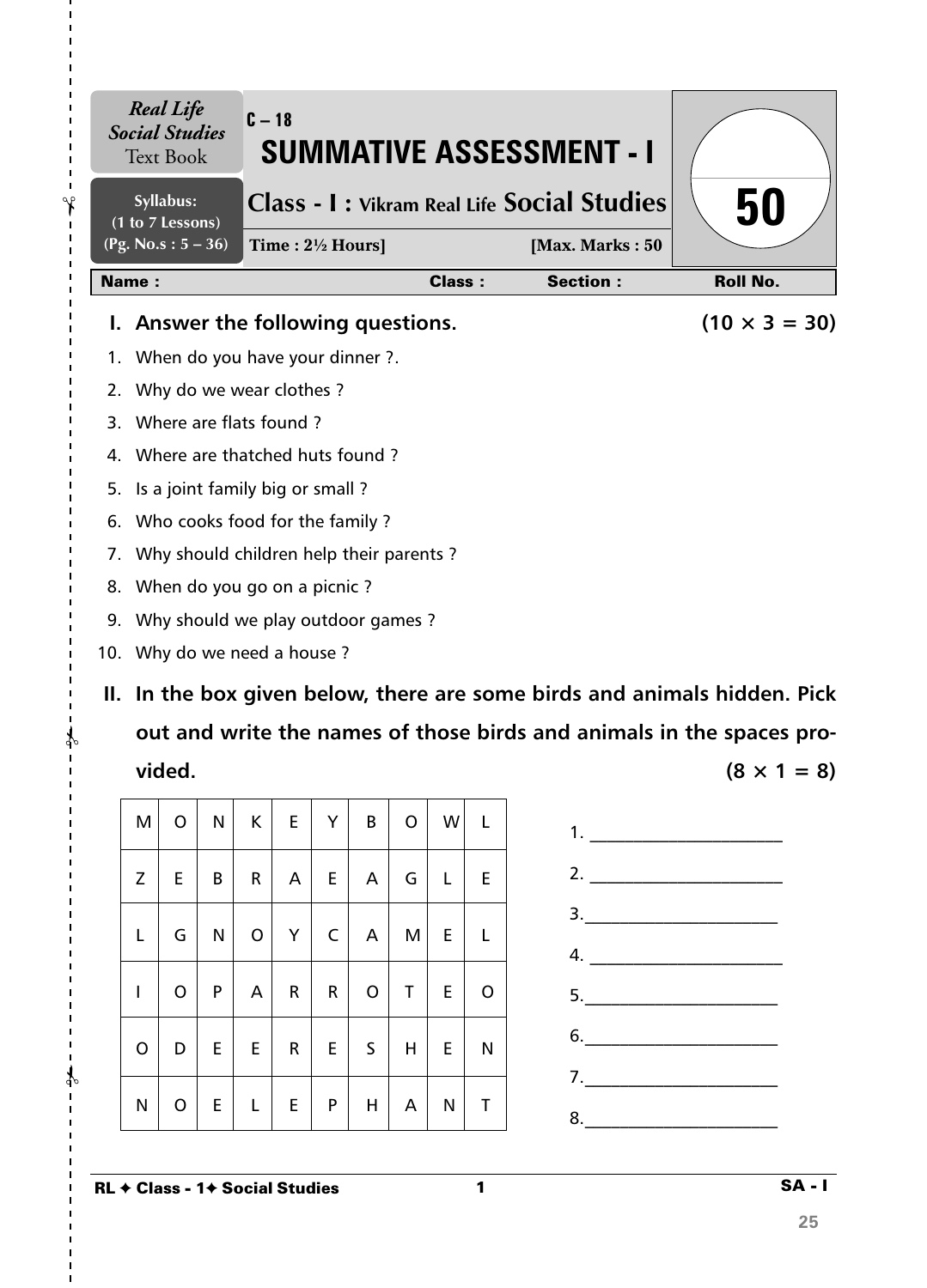**III.** Fill in the blanks with the words given below.  $(3 \times 1 = 3)$ 

# **Useless, holidays, evening.**

- 1. We play in the the control of the control of the control of the control of the control of the control of the control of the control of the control of the control of the control of the control of the control of the contr
- 2. All play and no work makes one \_\_\_\_\_\_\_\_\_\_\_\_\_\_\_\_\_\_.
- 3. We go on picnic on \_\_\_\_\_\_\_\_\_\_\_\_\_\_\_\_\_.

#### **IV.** Write 'Yes' or 'No' in the boxes.  $(5 \times 1 = 5)$

- 1. Water should not be wasted.
- 2. Rats live in kennels.
- 3. A joint family is a small family.
- 4. Children should not throw toys, books etc. in the house.
- 5. Meat is a vegetarian food.
- **V.** Match the following.  $(4 \times 1 = 4)$

Daughter

Son

Father

Mother





| the contract of the contract of |  |
|---------------------------------|--|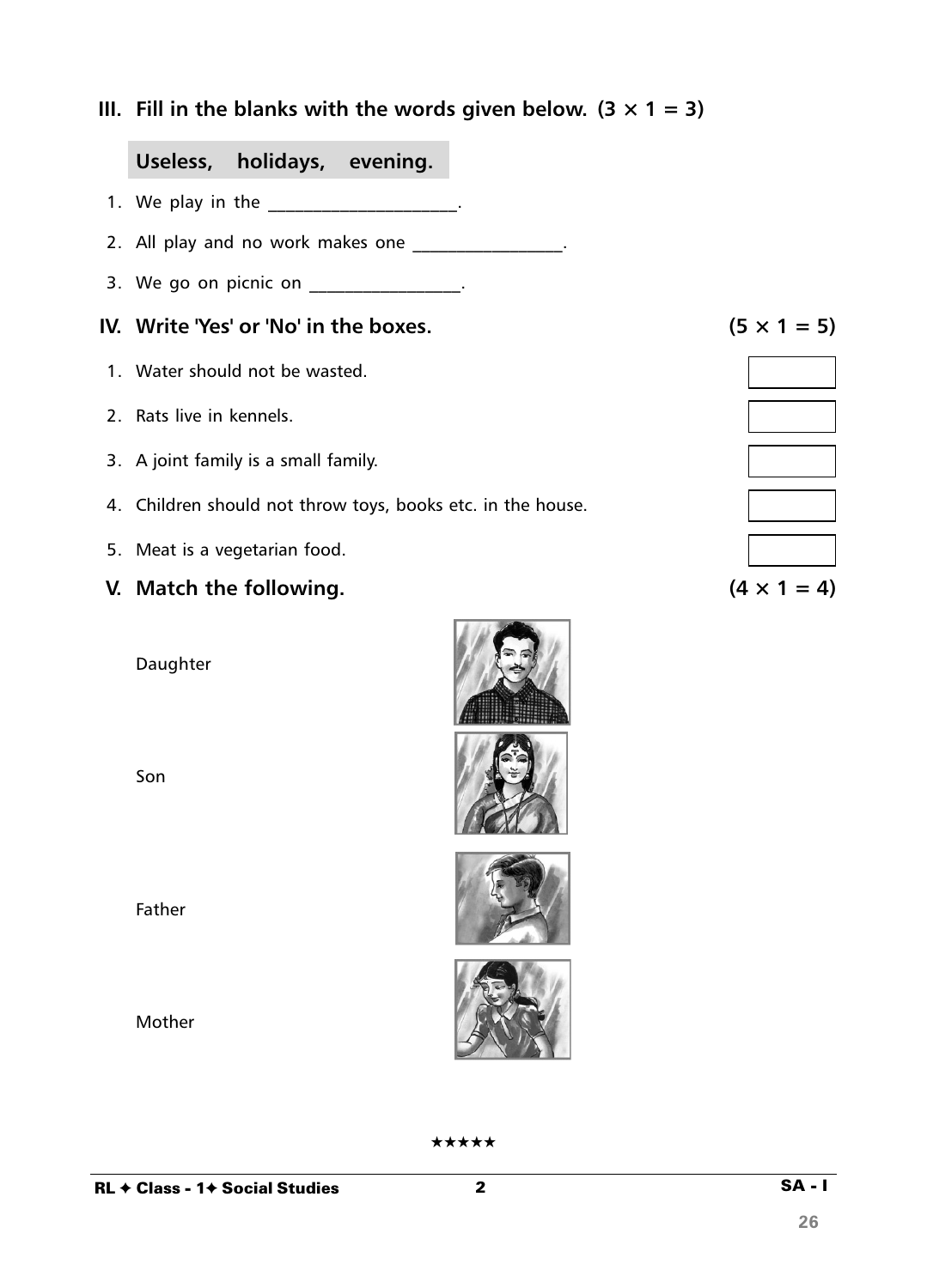|               | <b>Real Life</b><br><b>Social Studies</b><br><b>Text Book</b> | $C - 18$<br>SUMMATIVE ASSESSMENT - II                    |               |                 |                      |
|---------------|---------------------------------------------------------------|----------------------------------------------------------|---------------|-----------------|----------------------|
|               | Syllabus:<br>$(1 to 15$ Lessons)                              | <b>Class - I: Vikram Real Life Social Studies</b>        |               |                 | 50                   |
|               | (Pg. No.s: $5 - 66$ )                                         | Time: $2\frac{1}{2}$ Hours]                              |               | [Max. Marks: 50 |                      |
|               | <b>Name:</b>                                                  |                                                          | <b>Class:</b> | <b>Section:</b> | <b>Roll No.</b>      |
|               |                                                               | I. Answer the following questions.                       |               |                 | $(10 \times 3 = 30)$ |
|               | 1. How do you cut your nails?                                 |                                                          |               |                 |                      |
|               |                                                               |                                                          |               |                 |                      |
|               |                                                               | 2. Name any two places where we should stand in a queue. |               |                 |                      |
|               |                                                               |                                                          |               |                 |                      |
|               | 3. How is health important?                                   |                                                          |               |                 |                      |
|               |                                                               |                                                          |               |                 |                      |
|               | 4. Which is a family festival?                                |                                                          |               |                 |                      |
|               |                                                               |                                                          |               |                 |                      |
|               |                                                               | 5. Which festival is called 'The festival of lights'?    |               |                 |                      |
|               |                                                               |                                                          |               |                 |                      |
|               |                                                               | 6. What subjects do you learn in the school?             |               |                 |                      |
|               |                                                               |                                                          |               |                 |                      |
|               |                                                               | 7. What do you say when somebody helps you?              |               |                 |                      |
|               |                                                               |                                                          |               |                 |                      |
|               |                                                               | 8. On which side of the road should we walk?             |               |                 |                      |
|               |                                                               |                                                          |               |                 |                      |
|               |                                                               | 9. How many students are there in your class?            |               |                 |                      |
| J.            |                                                               |                                                          |               |                 |                      |
| $\frac{1}{4}$ |                                                               | 10. At what time do you leave the school?                |               |                 |                      |
| ı             |                                                               |                                                          |               |                 |                      |
|               | <b>RL ← Class - 1← Social Studies</b>                         |                                                          | 1             |                 | $SA - II$            |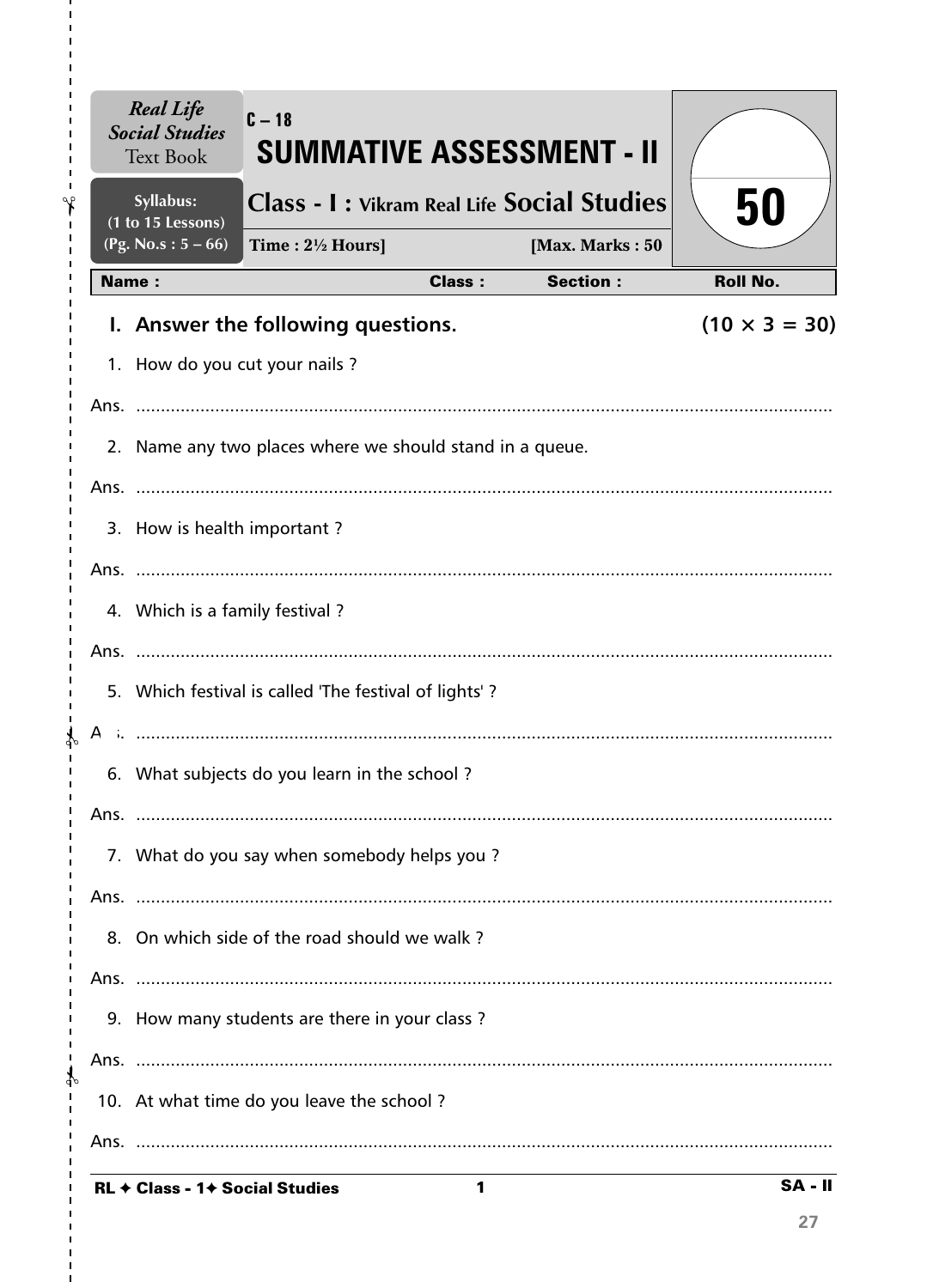|    | II. Write in the boxes whether the following are Good or Bad. $(5 \times 1 = 5)$ |              |  |                    |  |  |  |  |
|----|----------------------------------------------------------------------------------|--------------|--|--------------------|--|--|--|--|
|    | 1. Spitting on the road.                                                         |              |  |                    |  |  |  |  |
|    | 2. Saying 'Namaste' to elders.                                                   |              |  |                    |  |  |  |  |
|    | 3. Amrit gets a gift from his uncle. He grabs and opens it.                      |              |  |                    |  |  |  |  |
|    | 4. When Vamsee is eating, a dog comes near him. He hits it with a stone.         |              |  |                    |  |  |  |  |
|    | 5. Indu gives one of her chocolates to a friend who does not have any.           |              |  |                    |  |  |  |  |
|    | III. Fill in the blanks with the words given below.                              |              |  | $(4 \times 1 = 4)$ |  |  |  |  |
|    | evening, blackboard, dirty, cross.                                               |              |  |                    |  |  |  |  |
|    | 1. The teacher writes on the ________________                                    |              |  |                    |  |  |  |  |
|    | 2. We play in the                                                                |              |  |                    |  |  |  |  |
| 3. | ______________________ clothes spoil our health.                                 |              |  |                    |  |  |  |  |
| 4. | <b>________________________the road only at the zebra crossings.</b>             |              |  |                    |  |  |  |  |
|    | IV. Fill up the missing letters.                                                 |              |  | $(4 \times 2 = 8)$ |  |  |  |  |
|    | 1. $H$ $B$ TS                                                                    | 3. $M N$ ERS |  |                    |  |  |  |  |
|    | 2. $SO$ R                                                                        | 4. P E SE    |  |                    |  |  |  |  |
|    | V. Write the following words below the correct picture.                          |              |  | $(3 \times 1 = 3)$ |  |  |  |  |
|    | Thank you, Sorry, Please                                                         |              |  |                    |  |  |  |  |
|    |                                                                                  |              |  |                    |  |  |  |  |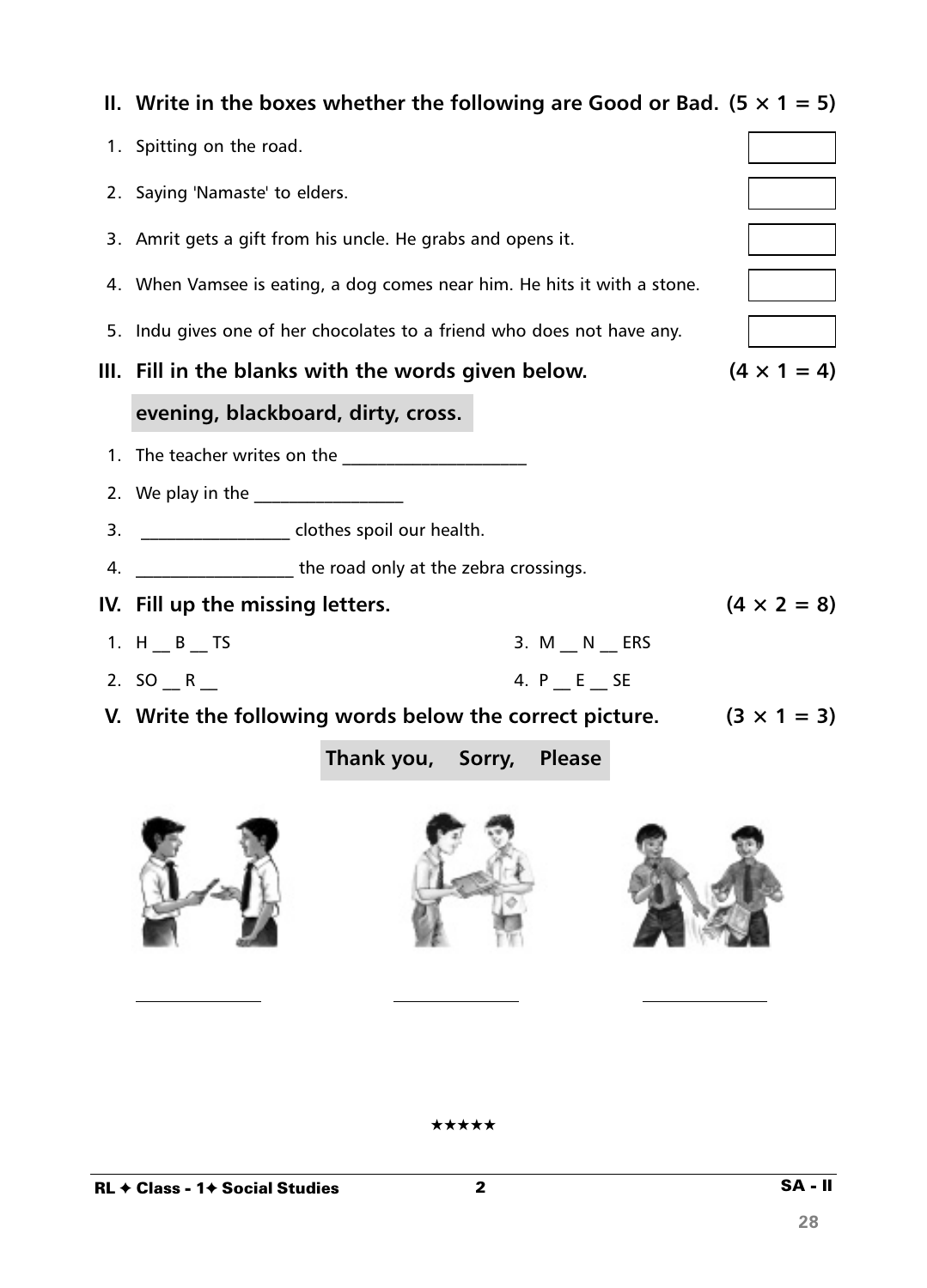|         | <b>Real Life</b><br><b>Social Studies</b><br><b>Text Book</b> | $C-18$<br>SUMMATIVE ASSESSMENT - III                            |               |                 |                      |
|---------|---------------------------------------------------------------|-----------------------------------------------------------------|---------------|-----------------|----------------------|
|         | Syllabus:<br>(1 to 20 Lessons)                                | <b>Class - I: Vikram Real Life Social Studies</b>               |               |                 | 50                   |
|         | (Pg. No.s: 5 – 79)                                            | Time: $2\frac{1}{2}$ Hours]                                     |               | [Max. Marks: 50 |                      |
|         | <b>Name:</b>                                                  |                                                                 | <b>Class:</b> | <b>Section:</b> | <b>Roll No.</b>      |
|         |                                                               | I. Answer the following questions.                              |               |                 | $(10 \times 3 = 30)$ |
|         | 1. What is Earth made up of ?                                 |                                                                 |               |                 |                      |
| 2.      |                                                               | In which year did Jhansi Lakshmi Bai fight against the British? |               |                 |                      |
|         |                                                               | 3. How did our country get the name 'BHARAT'?                   |               |                 |                      |
|         |                                                               | 4. What were the tools of early man made of?                    |               |                 |                      |
| 5.      |                                                               | Was the early man civilized?                                    |               |                 |                      |
| 6.      |                                                               | Why should we avoid eating foods sold on the road-side?         |               |                 |                      |
| 7.      |                                                               | On which day is Gandhi Jayanti celebrated ?                     |               |                 |                      |
| 8.      |                                                               | What games do you play in the school?                           |               |                 |                      |
| 9.      |                                                               | When do you go on a picnic?                                     |               |                 |                      |
|         |                                                               | 10. Do animals also eat and drink ?.                            |               |                 |                      |
|         |                                                               | II. Write 'Yes' or 'No' in the boxes.                           |               |                 | $(5 \times 1 = 5)$   |
|         |                                                               | Early man ate cooked food.                                      |               |                 |                      |
|         |                                                               | 2. Our teacher does not teach drawing.                          |               |                 |                      |
|         |                                                               | 3. Students should make fun in the class.                       |               |                 |                      |
|         | 4. Meat is a vegetarian food.                                 |                                                                 |               |                 |                      |
|         |                                                               | 5. Children can go to school at any time.                       |               |                 |                      |
|         | III. Fill in the blanks.                                      |                                                                 |               |                 | $(5 \times 1 = 5)$   |
| $1_{-}$ |                                                               | is the head of the family.                                      |               |                 |                      |
|         |                                                               | 2. Indians remember Lakshmi Bai as a Cueen.                     |               |                 |                      |
|         |                                                               | 3. The eath is always                                           |               |                 |                      |
|         |                                                               | 4. Our country is ____________ after Bharat.                    |               |                 |                      |
|         |                                                               | 5. Discovery of helped man to cook food.                        |               |                 |                      |
|         |                                                               | RL $\div$ Class - 1 $\div$ Social Studies                       | 1             |                 | <b>SA-III</b>        |

### RL ✦ Class - 1✦ Social Studies

 $- \frac{2}{3}$ 

I.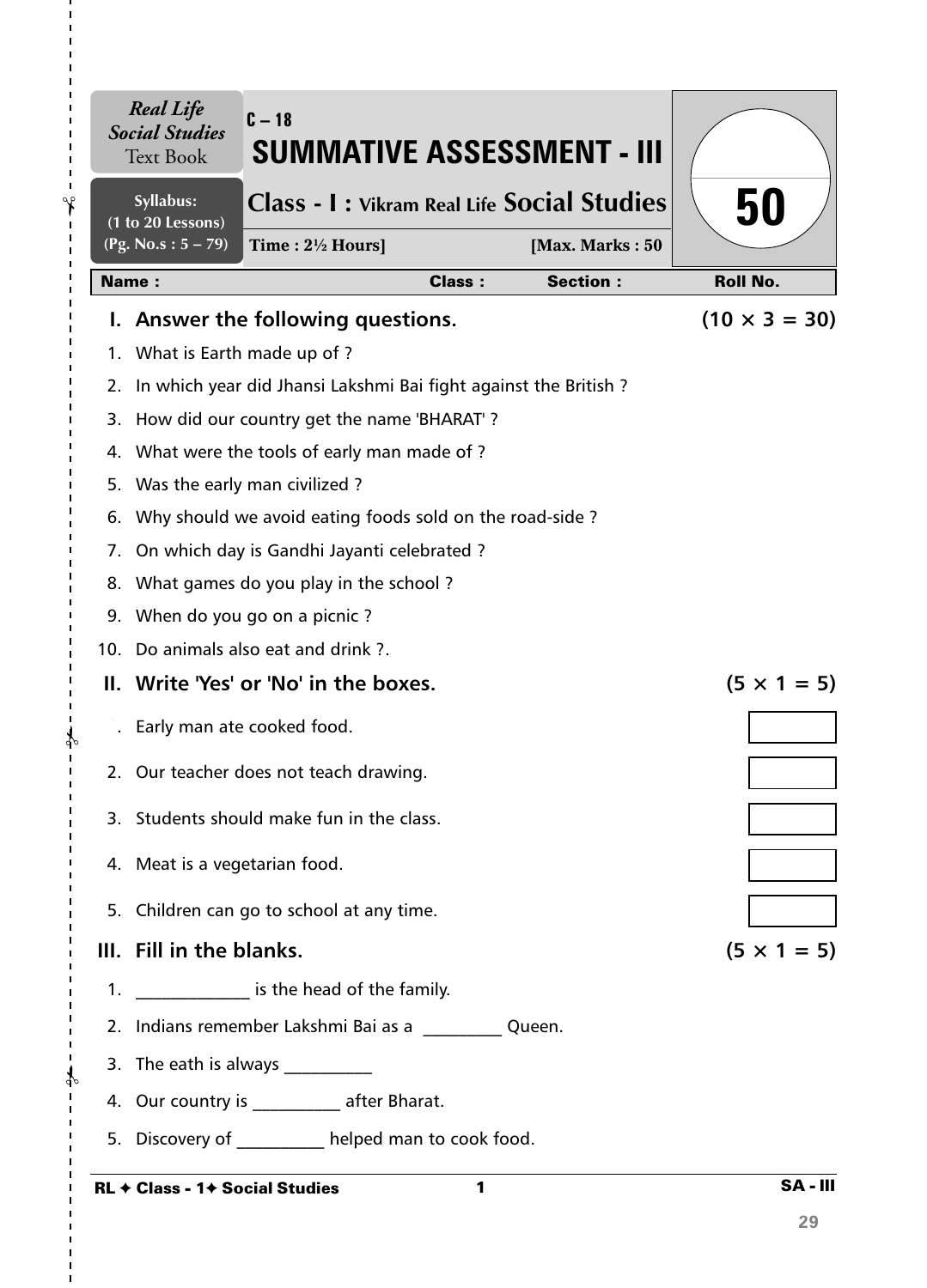1. H  $_B$  TS 4. P  $_E$  SE 2. M \_\_\_ N \_\_\_ ERS 5. \_\_ H \_\_\_ NKS 3.  $SO_{11}R_{22}$ **V.** Match the following.  $(5 \times 1 = 5)$ Dusssehra Christmas Diwali Pongal Ramzan

**IV.** Fill up the missing letters.  $(5 \times 1 = 5)$ 

★★★★★

 $2 \overline{\qquad \qquad }$  SA - III